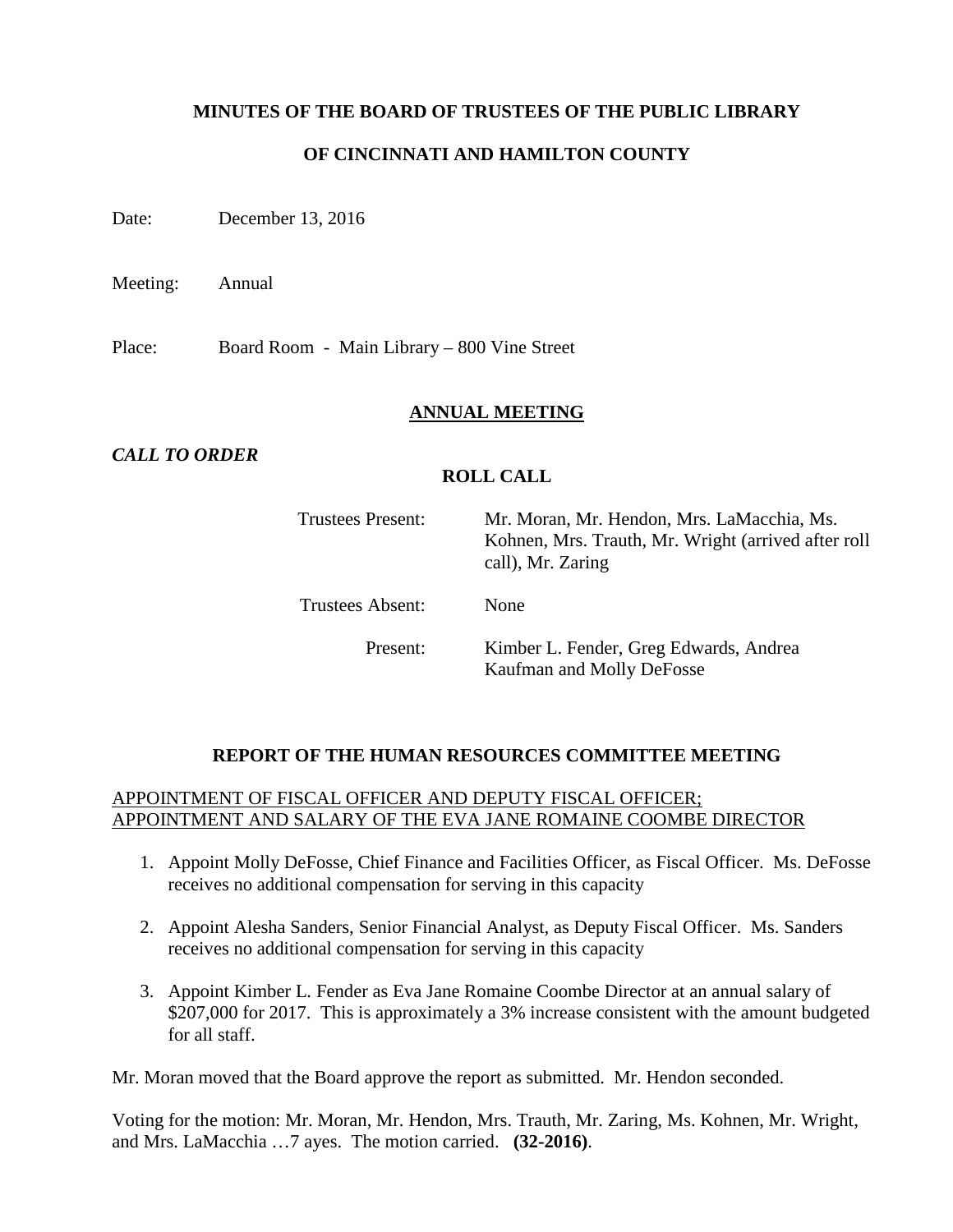# **ANNUAL APPROPRIATION RESOLUTION AND ESTIMATED RESOURCES FOR FISCAL 2017**

Ms. Kohnen requested:

The Ohio Department of Taxation has set our 2017 Public Library Fund receipts at \$39,640,355.43 and Hamilton County has estimated property tax levy receipts of \$17,870,000. Using these amounts, total General Fund resources are estimated to be \$59,961,500, as follows:

| <b>TOTAL ESTIMATED RESOURCES</b>    | \$73,711,500.00 |
|-------------------------------------|-----------------|
| NEW INCOME                          | 59,961,500.00   |
| Other Income                        | 2,451,144.57    |
| <b>Hamilton County Property Tax</b> | 17,870,000.00   |
| Public Library Fund                 | 39,640,355.43   |
| PRIOR YEAR CARRYFORWARD             | 13,750,000.00   |
| <b>Unencumbered Balance</b>         | 12,000,000.00   |
| <b>Operating Contingency</b>        | \$1,750,000.00  |
|                                     |                 |

#### **2017 GENERAL FUND RESOURCES**

It is recommended that the 2017 General Fund appropriation (spending authority) be set at **\$59,961,500**, distributed by account as follows. The 2017 budget was prepared incorporating a merit increase for eligible employees between 1.5% and 3% based on performance.

#### **2017 GENERAL FUND APPROPRIATION**

| <b>Salaries</b>                 | \$28,052,798.00 |
|---------------------------------|-----------------|
| <b>Retirement Benefits</b>      | 3,909,500.00    |
| Insurance Benefits              | 4,939,350.00    |
| Supplies                        | 1,627,500.00    |
| Purchased & Contracted Services | 9,309,352.00    |
| Library Materials & Information | 8,985,000.00    |
| Capital Outlay                  | 855,000.00      |
| Other Objects                   | 283,000.00      |
| Other Financing Uses - Transfer | 2,000,000.00    |
| <b>TOTAL APPROPRIATION</b>      | \$59,961,500.00 |

In addition to the General Fund, estimated resources and appropriations have been prepared for special revenue, capital and permanent (trust) funds. These recommendations plus unencumbered carryforward balances for all funds are summarized below. Trust fund principals, a total of \$6,743,831 are excluded from permanent fund balances.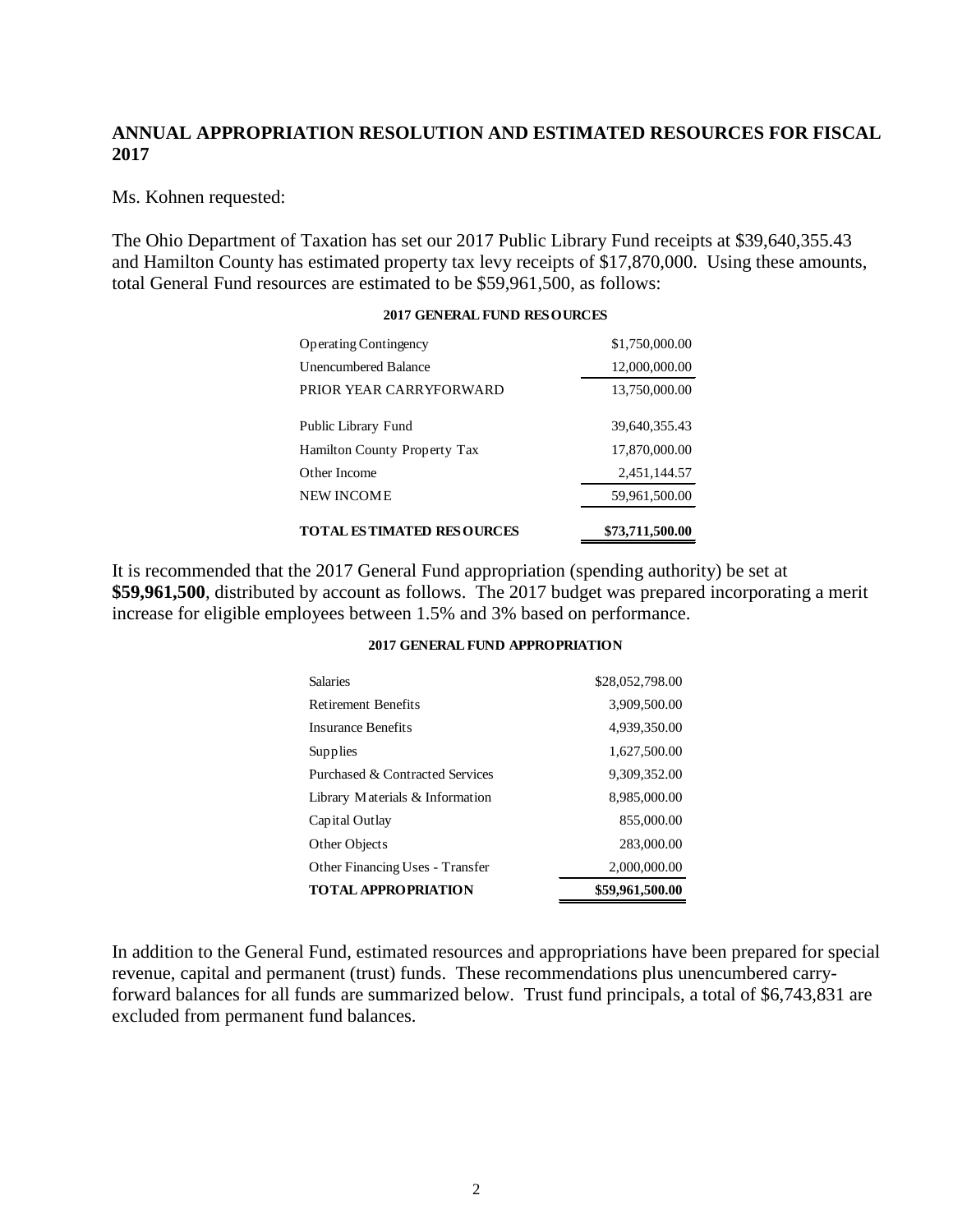| <b>FUND</b>                    | 2017 ESTIMATED     | 2017               | 2017                 |  |
|--------------------------------|--------------------|--------------------|----------------------|--|
|                                | <b>AVAILABLE</b>   | <b>ESTIMATED</b>   | <b>APPROPRIATION</b> |  |
|                                | <b>BALANCE</b> (3) | <b>RESOURCES</b>   |                      |  |
| General Fund                   | \$13,750,000.00    | \$59,961,500.00    | \$59,961,500.00(1)   |  |
| Building & Repair Capital Fund | 3,089,845.20       | $2,000,000.00$ (2) | 3,000,000.00         |  |
| Special Revenue (4 funds)      | 466,742.33         | 400,000.00         | 372,750.00           |  |
| Permanent (44 funds)           | 1,318,109.65       | 103,500.00         | 225,000.00           |  |
| <b>Total</b>                   | \$18,624,697.18    | \$62,465,000.00    | \$63,559,250.00      |  |

(1) Includes \$2 million capital transfer to Building & Repair.

(2) Includes \$2 million transfer from General Fund.

(3) Balances are estimates at 12/31/16. Final actual balances will be reported to the County.

The Special Revenue and Permanent Funds appropriations include routine spending, as well as an appropriation from the Armstrong Fund to be used as necessary in working towards our strategy of becoming a top workplace in the area.

It is recommended that the Board adopt a Resolution to provide for expenditures during the fiscal year ending December 31, 2017, the resources of the Library be appropriated at the fund and object levels outlined below and submitted to the Hamilton County Budget Commission as the Library's **2017 Annual Appropriation Resolution** and **Certificate of Sources Available for Expenditure**.

|                                      |               |               | <b>CAPITAL:</b> |            |              |
|--------------------------------------|---------------|---------------|-----------------|------------|--------------|
|                                      | General       | Anderson      | Library         | Gifts      | Building &   |
|                                      | <b>Fund</b>   | Mt Washington | Programs        |            | Repair       |
|                                      | 1100          | 2101          | 2152            | 2199       | 4001         |
| <b>Salaries</b>                      | 28,052,798.00 |               |                 |            |              |
| <b>Retirement Benefits</b>           | 3,909,500.00  |               |                 |            |              |
| Insurance Benefits                   | 4,939,350.00  |               |                 |            |              |
| <b>Other Employee Benefits</b>       |               |               |                 |            |              |
| <b>Purchased/Contracted Services</b> | 9,309,352.00  | 11,900.00     | 20,000.00       | 70,000.00  | 750,000.00   |
| Supplies                             | 1,627,500.00  | 14,850.00     | 20,000.00       | 200,000.00 |              |
| Library Materials and Information    | 8,985,000.00  | 3,000.00      |                 | 5,000.00   |              |
| Other Objects                        | 283,000.00    |               |                 |            |              |
| Capital Outlay                       | 855,000.00    | 8,000.00      |                 | 20,000.00  | 2,250,000.00 |
| Debt Service                         |               |               |                 |            |              |
| <b>Other Financing Uses</b>          | 2,000,000.00  |               |                 |            |              |
| Contingency                          |               |               |                 |            |              |
| <b>Total Appropriation</b>           | 59,961,500.00 | 37,750.00     | 40,000.00       | 295,000.00 | 3,000,000.00 |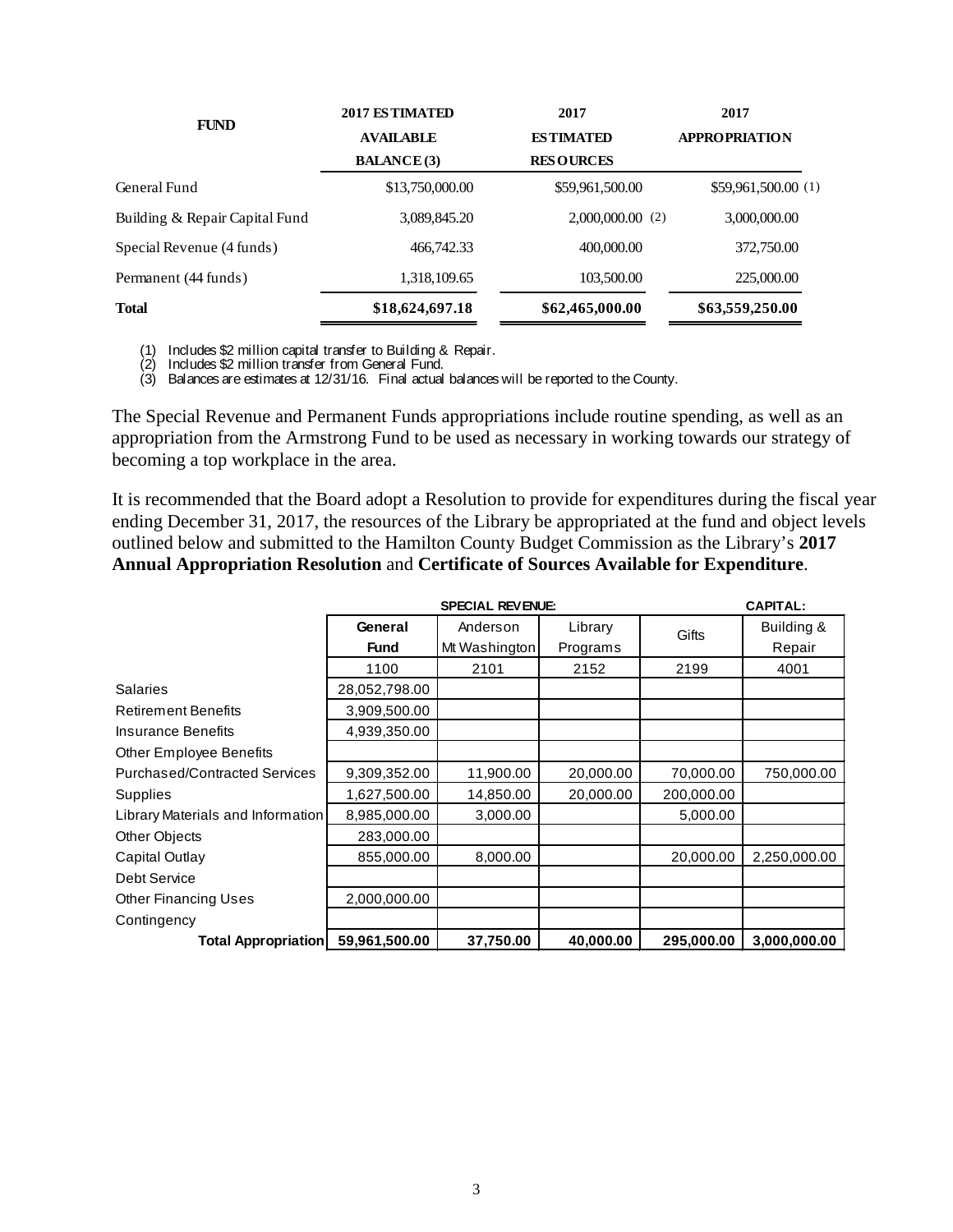|                                      | PERMANENT: |              |          |           |                |           |
|--------------------------------------|------------|--------------|----------|-----------|----------------|-----------|
|                                      | Armstrong  | Karline      | Cochran  | Feld      | Incidental     | Goldsmith |
|                                      |            | <b>Brown</b> |          |           | Expense        |           |
|                                      | 8102       | 8106         | 8108     | 8112      | 8114           | 8117      |
| <b>Salaries</b>                      |            |              |          |           |                |           |
| <b>Retirement Benefits</b>           |            |              |          |           |                |           |
| Insurance Benefits                   |            |              |          |           |                |           |
| Other Employee Benefits              |            | 3,000.00     | 4,000.00 |           | $\overline{a}$ |           |
| <b>Purchased/Contracted Services</b> | 10,000.00  |              |          |           | 12,500.00      |           |
| Supplies                             | 20,000.00  |              |          |           | 3,500.00       |           |
| Library Materials and Information    |            |              |          | 75,000.00 |                | 2,000.00  |
| Other Objects                        |            |              |          |           |                |           |
| Capital Outlay                       |            |              |          |           |                |           |
| Debt Service                         |            |              |          |           |                |           |
| <b>Other Financing Uses</b>          |            |              |          |           |                |           |
| Contingency                          |            |              |          |           |                |           |
| <b>Total Appropriation</b>           | 30,000.00  | 3,000.00     | 4,000.00 | 75,000.00 | 16,000.00      | 2,000.00  |

|                                      | Hadley   | Heisel/Dunlap | Kersten   | Rhein    | Sackett   | Dwyer    |
|--------------------------------------|----------|---------------|-----------|----------|-----------|----------|
|                                      | 8120     | 8124          | 8130      | 8163     | 8160      | 8163     |
| <b>Salaries</b>                      |          |               |           |          |           |          |
| <b>Retirement Benefits</b>           |          |               |           |          |           |          |
| Insurance Benefits                   |          |               |           |          |           |          |
| Other Employee Benefits              | 5,000.00 | 5,000.00      |           |          |           |          |
| <b>Purchased/Contracted Services</b> |          |               | 15,000.00 | 1,000.00 |           |          |
| Supplies                             |          |               | 25,000.00 | 1,000.00 |           | 1,500.00 |
| Library Materials and Information    |          |               |           |          | 25,000.00 | 2,000.00 |
| Other Objects                        |          |               |           |          |           |          |
| Capital Outlay                       |          |               |           |          |           |          |
| Debt Service                         |          |               |           |          |           |          |
| <b>Other Financing Uses</b>          |          |               |           |          |           |          |
| Contingency                          |          |               |           |          |           |          |
| <b>Total Appropriation</b>           | 5,000.00 | 5,000.00      | 40,000.00 | 2,000.00 | 25,000.00 | 3,500.00 |

|                                   | Gillespie | Howard   | Valerio   |
|-----------------------------------|-----------|----------|-----------|
|                                   |           |          | Family    |
|                                   | 8166      | 8175     | 8179      |
| <b>Salaries</b>                   |           |          |           |
| Retirement Benefits               |           |          |           |
| Insurance Benefits                |           |          |           |
| Other Employee Benefits           |           |          |           |
| Purchased/Contracted Services     | 1,000.00  |          | 10,000.00 |
| Supplies                          |           |          |           |
| Library Materials and Information |           | 3,500.00 |           |
| Other Objects                     |           |          |           |
| Capital Outlay                    |           |          |           |
| Debt Service                      |           |          |           |
| Other Financing Uses              |           |          |           |
| Contingency                       |           |          |           |
| <b>Total Appropriation</b>        | 1,000.00  | 3,500.00 | 10,000.00 |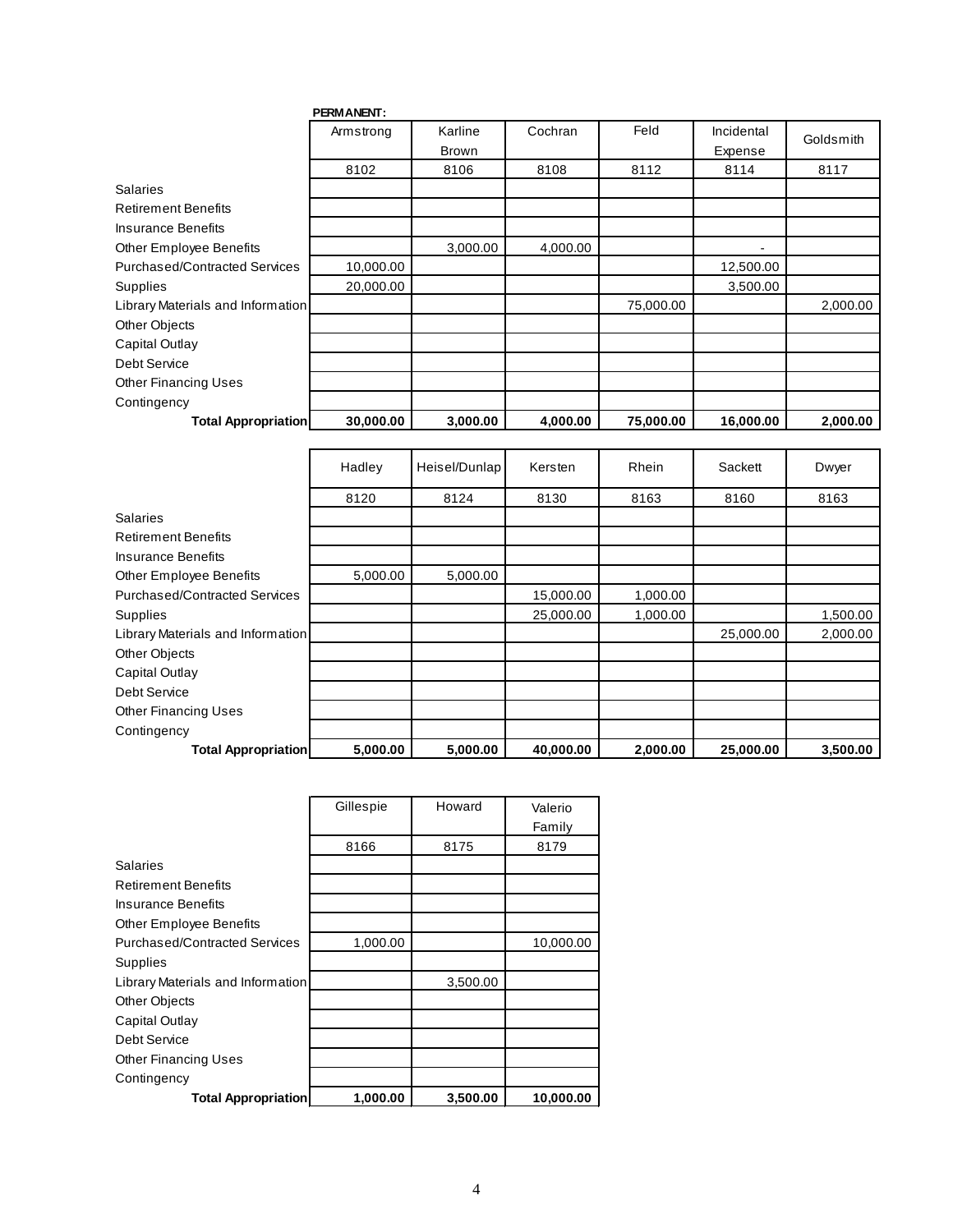Ms. Kohnen moved that the Board approve the resolution to provide for expenditures and the resources to be appropriated as stated. Mr. Moran seconded.

Voting for the motion: Mr. Moran, Mr. Hendon, Mrs. Trauth, Mr. Zaring, Mrs. Kohnen, Mr. Wright, and Mrs. LaMacchia …7 ayes. The motion carried. **(33-2016)**.

# **ANNUAL MEETING RESPONSIBILITIES**

Ms. Kohnen requested:

# PUBLIC OFFICIAL BONDS

Section 3375.32 of the Ohio Revised Code requires a library fiscal officer to execute a bond in an amount and with surety to be approved by the board, payable to the board, and conditioned for the faithful performance of the official duties required. In accordance with that statute, it is recommended that new public official bonds be executed in the name of Molly DeFosse, Fiscal Officer and Alesha Sanders, Senior Financial Analyst/Deputy Fiscal Officer, each in the amount of \$500,000 for terms commencing December 31, 2016 and ending December 31, 2017.

# RESOLUTION/AUTHORIZATION FOR BANK ACCOUNTS

The annual change of officers of the Board and the annual appointment of a Fiscal Officer requires notification to our banking service providers. In addition, they require a resolution of the Board assigning the authority for financial transactions. It is requested that the Board adopt the resolution which is based on the following provisions of the Ohio Revised Code:

Per ORC 3375.32, the board *shall elect* a fiscal officer who shall serve for a term of one year. ORC 3375.36 states that the board *may appoint* a deputy fiscal officer.

ORC 3375.35 states in part that "no moneys credited to a free public library shall be paid out except on a check signed by the fiscal officer of the board having jurisdiction over said moneys and the president, vice-president, *or* secretary of said board". The Library traditionally has designated the Fiscal Officer and President as co-signers on all checks. Both signatures are applied through a secure check-signing system.

ORC 3375.36 states that the fiscal officer shall be the treasurer of the library funds. ORC 3375.38 states that "all the duties…relating to the moneys to the credit of or to be credited to a board of library trustees of a free public library shall be complied with by dealing with the fiscal officer of such board". On the basis of these two broad authorizations, the Library Fiscal Officer and, by written designation, the Deputy Fiscal Officer have been authorized to transfer funds between library accounts and to buy and sell investments. The Library's Investment Policy, approved by the Board on October 13, 2015, establishes these responsibilities as well. Further, it would be impractical to require a board member's signature for these routine transactions.

Our bankers also need to know who is authorized to enter into contracts and agreements. As previously established, the attached resolution designates that "the Fiscal Officer and the President or Vice President jointly are authorized".

Finally, the proposed resolution states that the Eva Jane Romaine Coombe Director or Fiscal Officer is authorized to sell donated stock.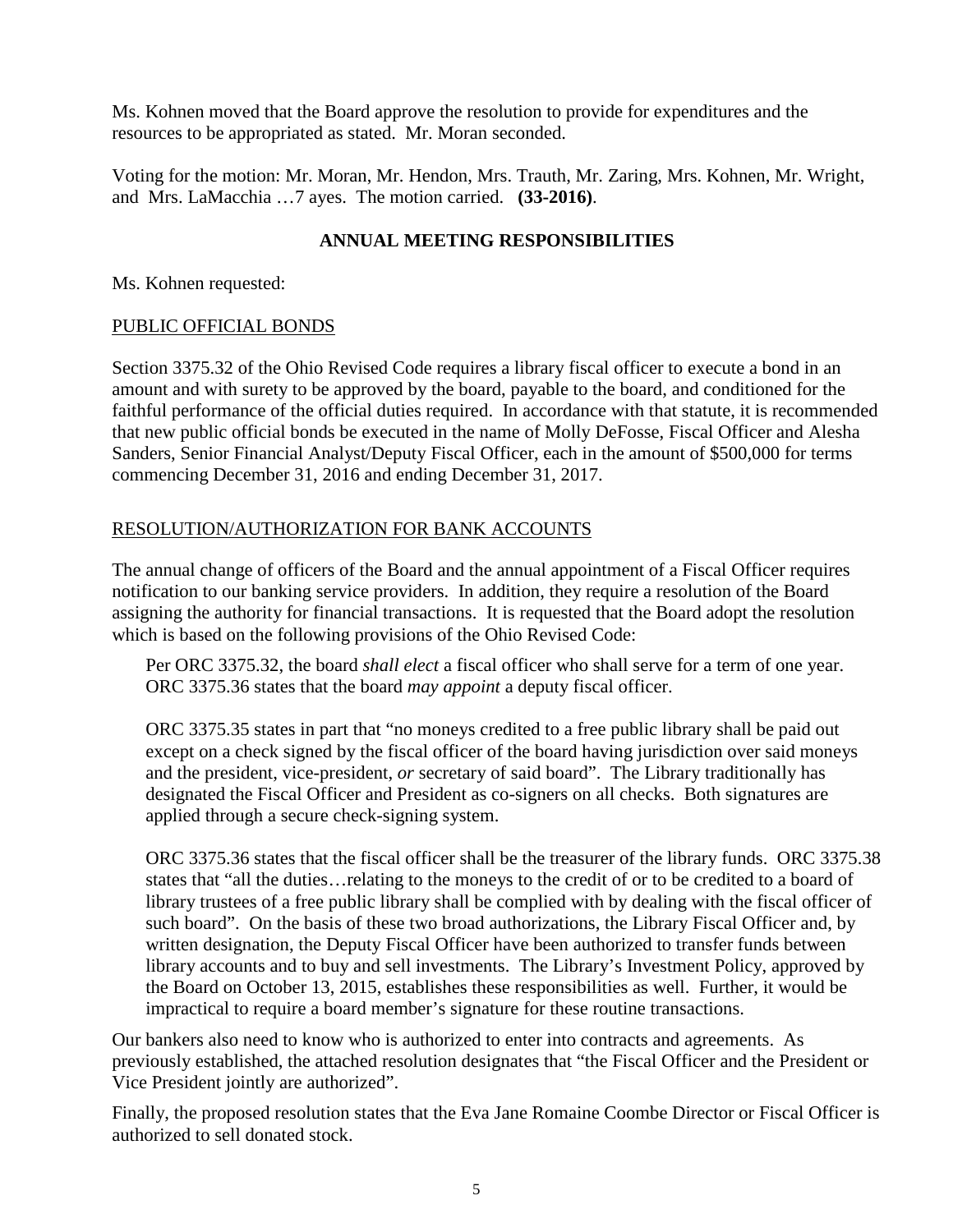# RESOLUTION/AUTHORIZATION FOR 2017 TAX LEVY ADVANCES

The first settlement of annual property tax receipts generally is not complete until May, but the Hamilton County Auditor makes advance payment of the taxes collected and held in the county treasury. However, an advance will only be processed when the organization's governing body has passed an initial blanket resolution and the authorized official formally requests each advance in writing. It is requested that the Board adopt the following resolution to this purpose, which is based on the form suggested by the County Auditor.

> Resolution Requesting the County Auditor to Make Advance Payments of Taxes *Pursuant to Ohio Revised Code § 321.34*

*Whereas*, the Ohio Revised Code allows for requests for advance payments from the County Auditor funds derived from taxes or other sources to the County Treasurer, which may be held on account of a local subdivision;

*Therefore*, be it resolved by the Board of Trustees of the Public Library of Cincinnati and Hamilton County, Ohio:

*Section 1*. That the Auditor and the Treasurer of Hamilton County in accordance with Ohio

Revised Code § 321.34, be requested to draw and pay to the Public Library of Cincinnati and Hamilton County upon the written request of Molly DeFosse, Fiscal Officer, to the County Auditor, funds due in any settlement of 2017 derived from taxes or other sources, payable to the County Treasurer to the account of the Public Library of Cincinnati and Hamilton County, and lawfully applicable for purposes of the fiscal year January – December 2017.

*Section 2*. That the Fiscal Officer of the Public Library of Cincinnati and Hamilton County shall forward to the County Auditor a certified copy of this Resolution.

Ms. Kohnen moved that the Board approve the Public Official Bonds, the Resolutions/authorization for Bank Accounts, the Resolution/Authorization for the Tax Levy Advances. Mr. Moran seconded.

Voting for the motion: Mr. Moran, Mr. Hendon, Mrs. Trauth, Mr. Zaring, Mrs. Kohnen, Mr. Wright, and Mrs. LaMacchia …7 ayes. The motion carried. **(34-2016)**.

# **ELECTION OF OFFICERS PRESIDENT**

Mrs. LaMacchia moved that Mr. Zaring be nominated for President of the Board, Mrs. Trauth be nominated for Vice President of the Board, Mr. Moran be nominated for Secretary of the Board and the following committee assignments. Mr. Wright seconded.

### **Finance and Audit**

Monica Donath Kohnen, Chair Barbara W. Trauth Ross A. Wright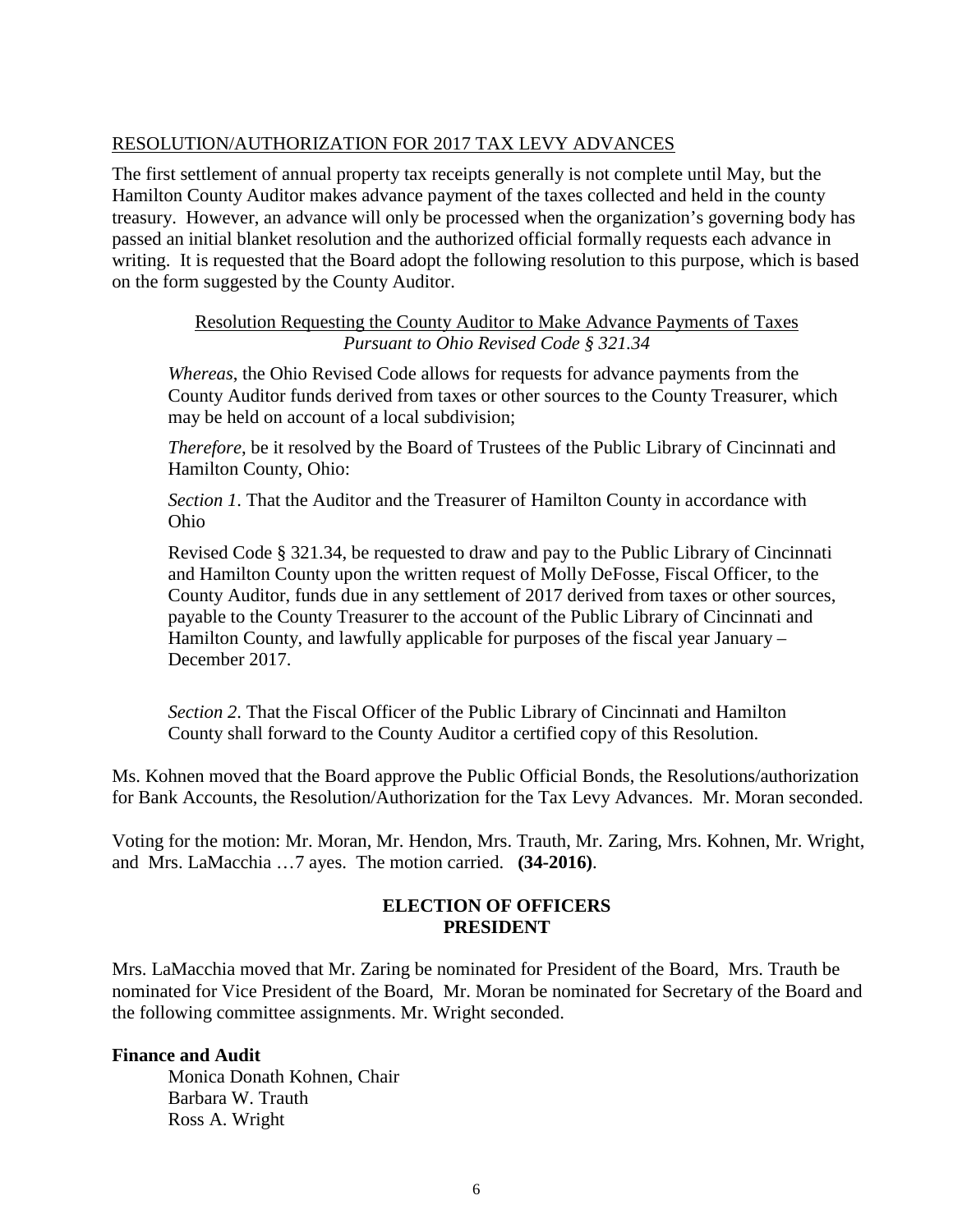#### **Human Resources**

Elizabeth H. LaMacchia, Chair Robert G. Hendon William J. Moran

### **Library Operations - Facilities**

Robert G. Hendon, Chair Monica Donath Kohnen William J. Moran

# **Library Operations - Services**

Ross A. Wright, Chair Elizabeth H. LaMacchia Barbara W. Trauth

Voting for the motion: Mr. Moran, Mr. Hendon, Mrs. Trauth, Mr. Zaring, Mrs. Kohnen, Mr. Wright, and Mrs. LaMacchia …7 ayes. The motion carried. **(35-2016)**.

The Annual Meeting was then adjourned.

\_\_\_\_\_\_\_\_\_\_\_\_\_\_\_\_\_\_\_\_\_\_\_\_\_\_\_\_\_\_\_\_\_\_\_\_\_\_\_\_\_\_\_\_\_\_

\_\_\_\_\_\_\_\_\_\_\_\_\_\_\_\_\_\_\_\_\_\_\_\_\_\_\_\_\_\_\_\_\_\_\_\_\_\_\_\_\_\_\_\_\_\_

President

Attest: Secretary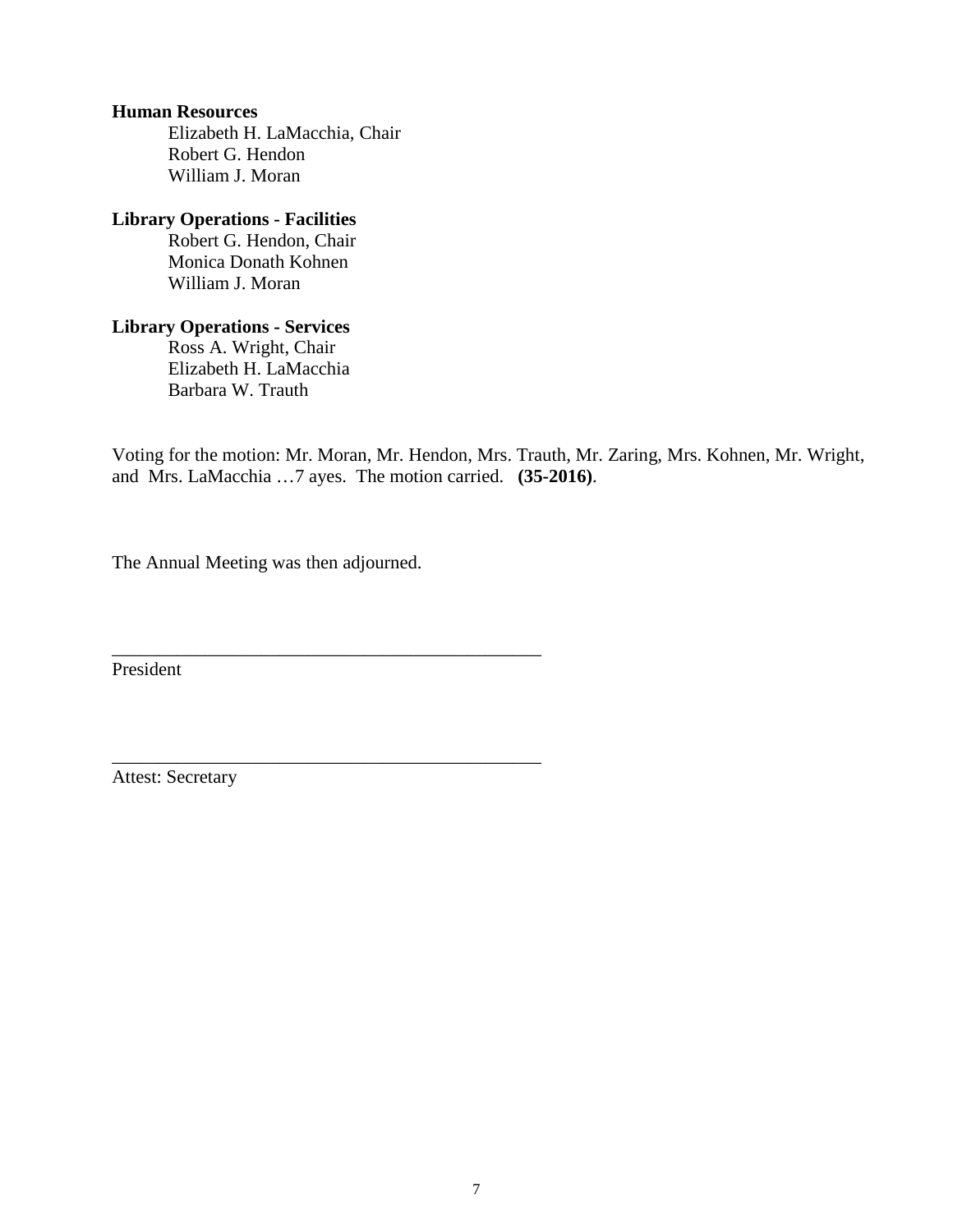# **MINUTES OF THE BOARD OF TRUSTEES OF THE PUBLIC LIBRARY OF CINCINNATI AND HAMILTON COUNTY**

Date: December 13, 2016

Meeting: Regular

Place: Board Room - Main Library - 800 Vine Street

# **REGULAR MEETING**

# *CALL TO ORDER*

# **ROLL CALL**

| Trustees Present: | Mr. Hendon, Mrs. LaMacchia, Ms. Kohnen, Mrs.<br>Trauth, Mr. Wright, Mr. Zaring and Mr. Moran |
|-------------------|----------------------------------------------------------------------------------------------|
| Trustees Absent:  | <b>None</b>                                                                                  |
| Present:          | Kimber L. Fender, Greg Edwards, Andrea<br>Kaufman and Molly DeFosse                          |

# *PUBLIC COMMENTS*

Gigi Diawara, a library customer, shared her concerns about her observations at the North Central Branch earlier in the year involving a child and a library staff. Ms. Diawara had previously communicated with Library staff and appeared to work through the issue. Ms. Diawara wanted to bring it to the attention of the Board. The Board asked Ms. Fender to follow up with Ms. Diawara.

# *ACTION ITEMS*

# **EVA JANE ROMAINE COOMBE DIRECTOR'S REPORT**

Ms. Fender reported that:

- Our Library received a Five-Star rating from the Library Journal Index of Public Library **Services**
- Congratulatory packets have been sent to the members of the Ohio General Assembly and the Hamilton County Commissioners elected or re-elected in November. Fifteen public libraries on the ballot this November passed including three new levies and four with additional millage.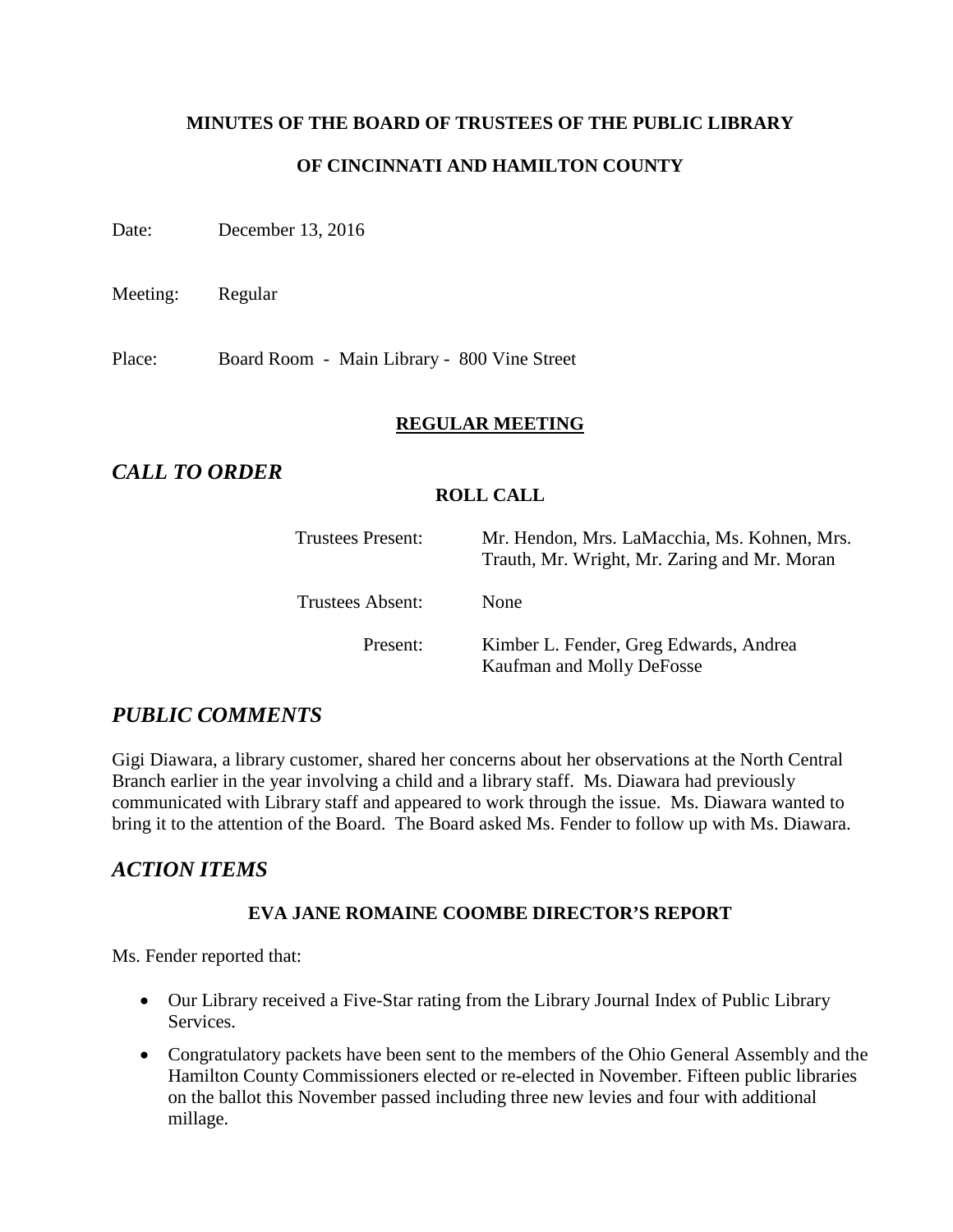- *Cincinnati Magazine* named the Library "Best Place to Self-Publish a Memoir" thanks to our MakerSpace staff and the Espresso Book Machine. The Genealogy and Local History Department was named "Best Place to Trace Your Roots," and Steve Kemple's Experimental Music Series was named "Best Reason to Make Noise in the Library."
- An independent film called *the public* is set to start filming at the Library in mid-January. The film, written by Emilio Estevez, will begin filming in the Library after hours on a Wednesday through Sunday schedule and producers expect to be here 25 days or less.
- Local high school teacher, Kurt Dinan, was named as the Library Foundation's new Writerin-Residence at a donor event on October 21.
- The Library Foundation won the Book Bowl Challenge, a friendly fundraising challenge with the Enoch Pratt Free Library in Baltimore which coincided with Giving Tuesday and the Bengals/Ravens football game. The Pratt Library director danced the Ickey Shuffle in a Bengals jersey while "Welcome to the Jungle" was playing.
- There was an overwhelmingly positive response to the recent seven-week Career Workshop program series held at Corryville, Reading and Westwood. Combined attendance for the series was over 100 and the Library and Ohio Means Jobs are in the process of planning additional workforce development and work readiness programs for 2017.
- A proposal for Greg Edwards and me to present at the Symposium on the Future of Libraries was accepted. The Symposium is being held with the American Library Association's Midwinter meeting in Atlanta in January. Our presentation "Going Fully Mobile: Eliminate the Desk, Eliminate Barriers, Improve Service" is scheduled for Saturday, January 21 from 1:30-2:30 p.m. We look forward to sharing our experience with this new service delivery model with our colleagues.
- As part of the annual "Computer Science Education Week" celebration, the Library held several *Hour of Code* programs from December 5 – 11. *Hour of Code* is targeted to ages 4 – 14 and uses an established curriculum to introduce students to the basic principles of programming languages through one-hour tutorials. Library staff is collaborating with instructors from Iron Yard, an area coding school, to present the programs. Five locations are hosting programs for children: Green Township, Hyde Park, Mariemont, Price Hill and West End, and two for teens: Groesbeck and College Hill.
- The Friends will hold their Winter Warehouse Sale Thursday, January 12 through Sunday, January 15, 2017.
- The new Strategic Plan which highlights our customer first philosophy, emphasizing the Library's commitment to prioritizing customers' needs and interests in everything we do is ready for Board approval.
- Our Technology Plan must be updated every three years and submitted to the State Library of Ohio to remain eligible for the telecommunications discounts known as e-rate discount or universal services discounts.
- The Technology Plan and the Strategic Plan were presented.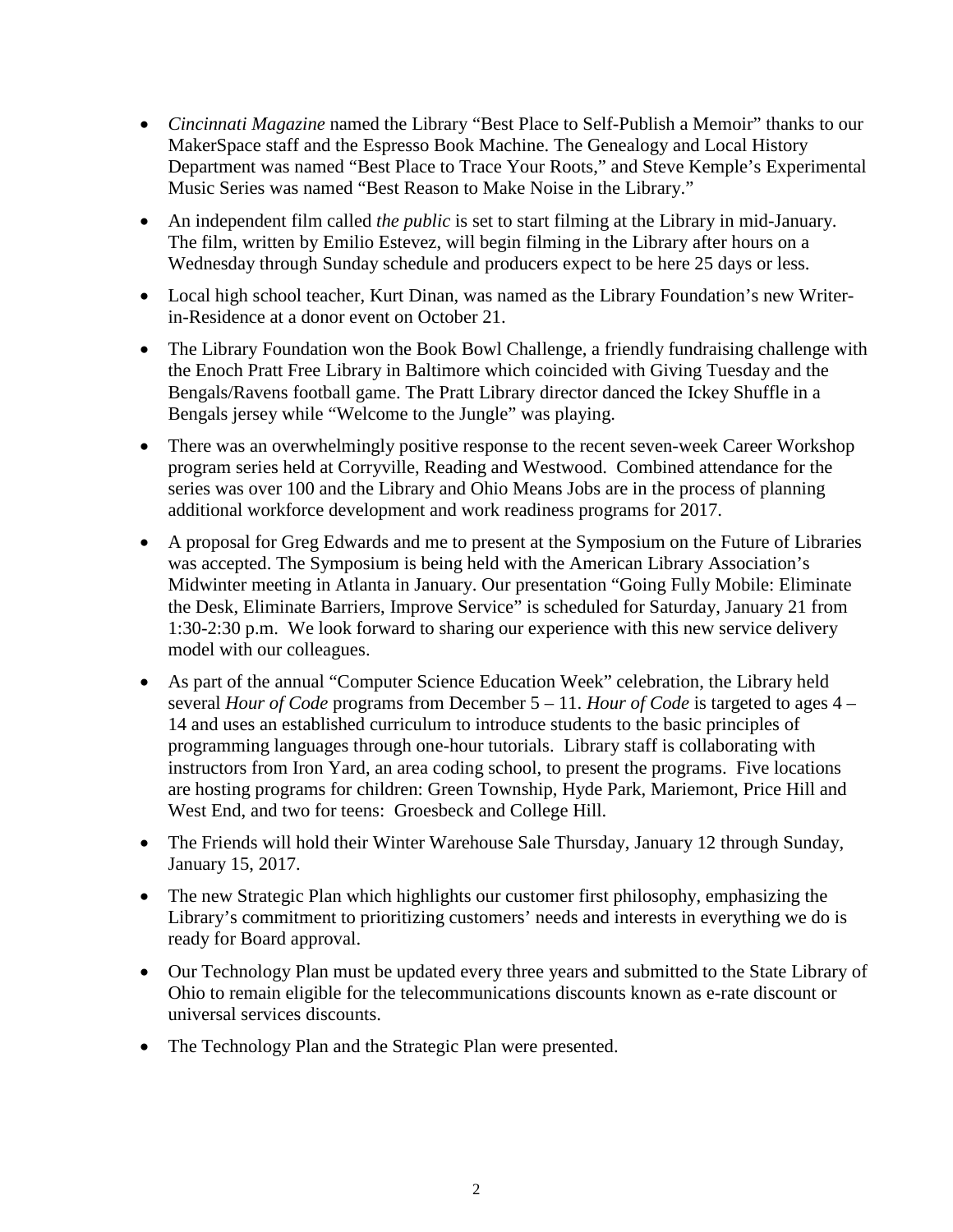#### **Technology Plan for Universal Service Discounts Application For 2017 – 2020** Submitted: 10/2016

#### **1. Mission Statement**

The mission statement for the Public Library of Cincinnati and Hamilton County is "connecting people with the world of ideas and information."

It is the Library's vision to:

- Excel in customer service
- Be the first choice for information
- Anticipate and meet changing needs
- Assure equitable access to the Library's resources and services
- Be a dynamic force in the community

The Library's values are:

• **Open Access:** The Library values free, open, unrestricted access to its collections and services. We are committed to connecting our customers to the ideas, information and materials they wish to explore in a friendly, nonjudgmental manner. We strive to offer materials, programs and services that represent the needs of our diverse population.

• **Customer Focus:** The Library values all customers and is responsive to their service needs. The customer's opinion and input is welcomed in all initiatives and undertakings. We consider the impact on the customer in all decisions.

• **Excellence:** The Library values excellence, individually and collectively. We offer quality service to all customers by displaying a positive attitude, valuing the diversity of people and perspectives, and expecting integrity and competence in our personal and professional actions. We strive to earn the trust and confidence of all customers.

• **Growth and Innovation:** The Library values continuous learning and innovation in the pursuit of excellence. We respond to present situations and anticipate future needs.

• **Good Stewardship:** The Library values responsible stewardship of all the resources with which we have been entrusted. We are accountable for ensuring the proper use of public funds. We take seriously our responsibility to maximize the efficiency of staff time and talent making the best use of all our resources in the delivery of quality library service.

#### **2. Plan Justification**

In order to better serve the community, meet the Library mission, and meet the objectives of the strategic plan, The Public Library of Cincinnati and Hamilton County offers a wide range of services, and technology plays an essential role in delivering these services. This plan outlines the current and planned hardware, software and telecommunications necessary to provide highquality services to the community.

A cost/benefits justification process will be used to determine which technology enhancements will assist the Library in providing relevant services. The current and ongoing strategic planning initiatives outline several technology solutions that will benefit the community. Those technologies selected will be evaluated based on utilization and feedback from staff and the community.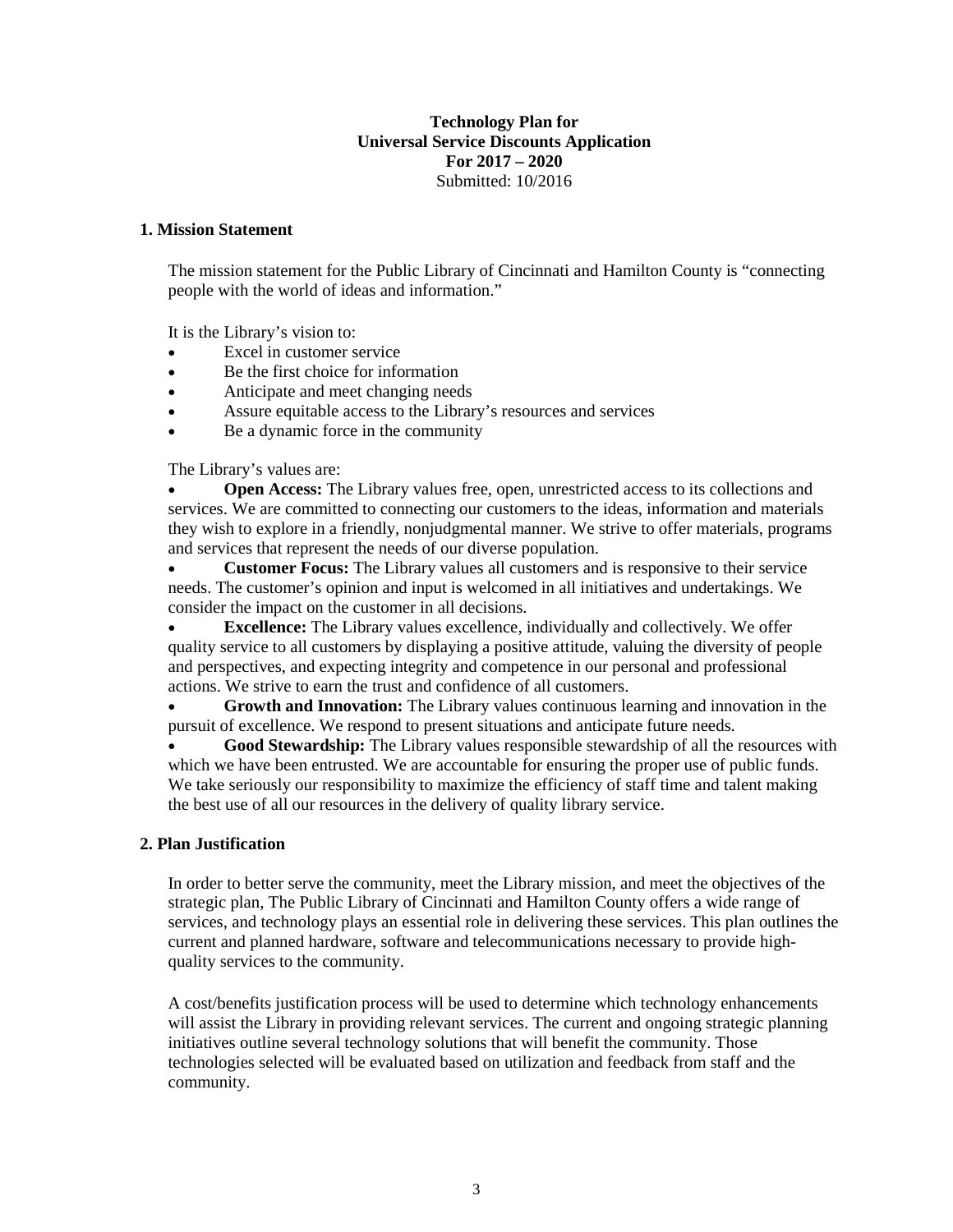#### **3. Technology Strategic Plan**

A key goal of the Library is to use technology to benefit the community, so as to maximize the customer's access to information resources as well as to maintain and enhance the infrastructure that provides these resources. The list below outlines the technology goals and maps each goal to the appropriate Library vision statement. The approach to achieving each goal and the criteria for measurement of successful completion of the goals are addressed in other sections of this plan.

#### **Objectives:**

1. Maximize customer service by ensuring that all aspects of technology are kept current (hardware and software), properly maintained, and monitored. Customer service will be improved by eliminating unnecessary outages and by early detection of emerging problems. This objective fulfills several areas of the Library's vision, including: provide equitable access to the Library's resources and services and excel in customer service.

2. Continue the enhancement of a self-service environment in the libraries to enable customers to pick up holds, register for a library cards, check out items, and check in items without the assistance of staff. By further implementation and enhancement of the self-service environment, public service staff will be able to engage customers in a more proactive form of customer service. This enables the Library to excel in customer service and anticipate and meet changing needs.

3. Continue the implementation of the mobile-service model to empower public service staff to assist customers where they are rather than from behind a desk. This enables the Library to excel in customer service, anticipate and meet changing needs, and provide equitable access to the Library's resources and services.

4. Provide ongoing enhancements to the Integrated Library System to provide customers with easy access to information and staff with better tools to perform their jobs. This objective applies to the vision statements: be the first choice for information and provide equitable access to the Library's resources and services.

5. Continue to provide top-quality training and development for all staff in the organization, so staff can use this knowledge to support the public. Training is critical to ensure that the Library continues to excel in customer service and be a dynamic force in the community.

6. Continue to analyze, select and implement web-based resources, electronic databases and multi-media workstations that provide added value to the public. Provide enhanced content and resources on the public web site and the staff intranet. This meets our vision of: be the first choice for information and provide equitable access to the Library's resources and services.

7. Continue digitizing library collections to provide easy access for the public and preservation of the materials. Be a dynamic force in the community, be the first choice for information, and provide equitable access to the Library's resources, are all fulfilled through this objective.

#### **4. Technology Inventory:**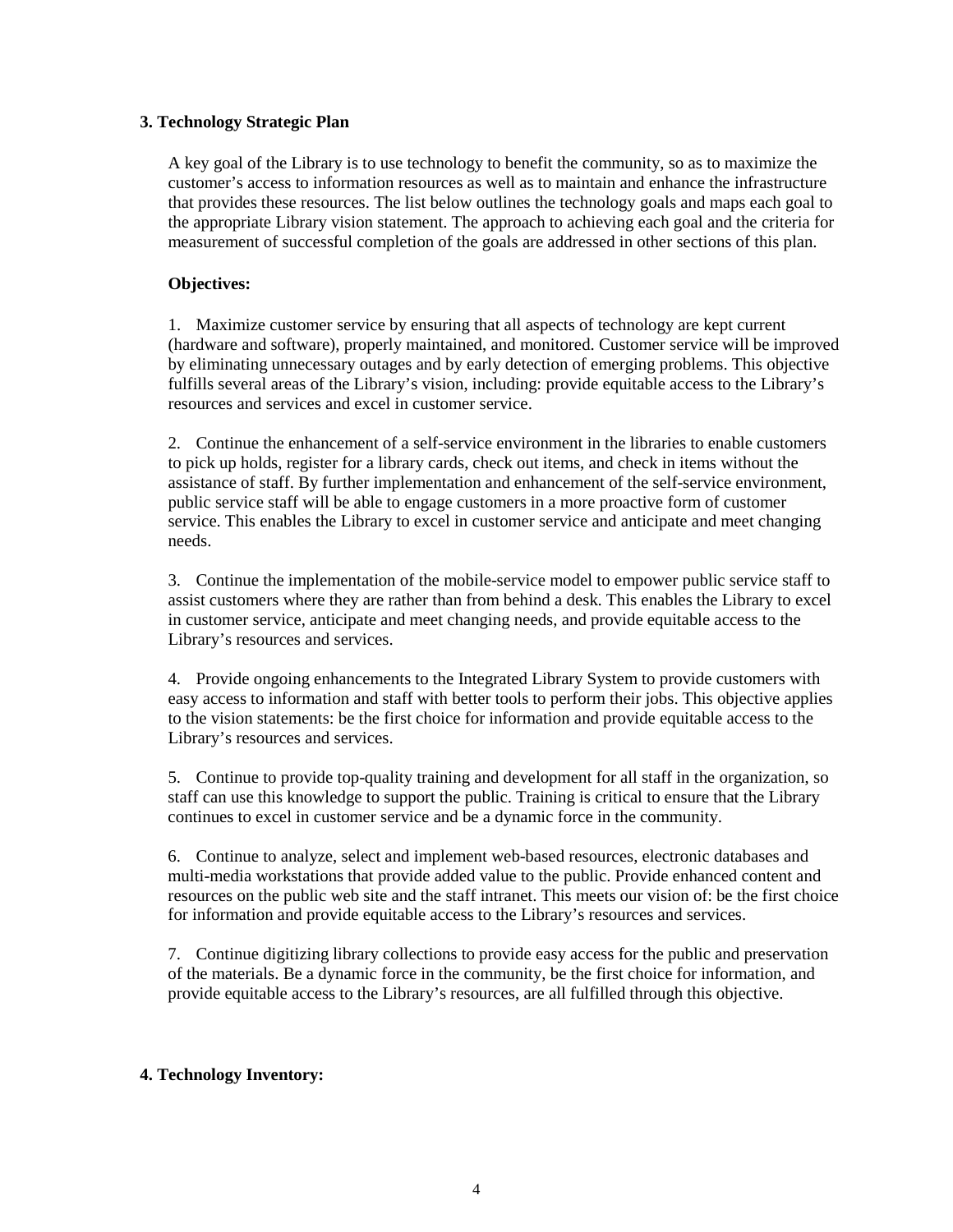| Location               | <b>Public</b><br><b>Devices</b> | Cat<br>Only      | Print<br><b>Release</b><br><b>Station</b> | ELS/<br><b>AWE</b> | <b>Staff</b><br><b>PCs</b> | Laptops          | <b>Tablets</b> | <b>Staff</b><br><b>Print</b><br>ers | <b>Self</b><br><b>Reg</b> | <b>Self</b><br><b>Check</b> |
|------------------------|---------------------------------|------------------|-------------------------------------------|--------------------|----------------------------|------------------|----------------|-------------------------------------|---------------------------|-----------------------------|
| <b>Anderson</b>        | 23                              | $\overline{3}$   | $\overline{2}$                            | 3                  | 18                         | $\mathbf{1}$     | 3              | 5                                   | $\overline{2}$            | 5                           |
| <b>Avondale</b>        | 17                              | 1                | 1                                         | $\overline{2}$     | 8                          | 1                | $\overline{2}$ | 3                                   | 1                         | 3                           |
| <b>Blue Ash</b>        | 23                              | $\mathbf{1}$     | $\mathbf{1}$                              | $\overline{0}$     | 15                         | $\mathbf{1}$     | 3              | $\overline{4}$                      | $\mathbf{1}$              | $\overline{4}$              |
| <b>Bond Hill</b>       | 26                              | 1                | $\overline{2}$                            | $\overline{2}$     | 9                          | 1                | 3              | 3                                   | $\mathbf{1}$              | $\overline{2}$              |
| <b>Cheviot</b>         | 10                              | $\overline{0}$   | $\mathbf{1}$                              | $\overline{2}$     | 6                          | 1                | 3              | $\overline{2}$                      | 1                         | $\overline{2}$              |
| <b>Clifton</b>         | 29                              | $\mathbf{1}$     | 3                                         | $\overline{2}$     | $\overline{2}$             | $\mathbf{1}$     | 13             | $\overline{2}$                      | $\overline{2}$            | 3                           |
| <b>College Hill</b>    | 12                              | $\mathbf{1}$     | $\mathbf{1}$                              | $\overline{2}$     | $\overline{7}$             | $\mathbf{1}$     | 3              | $\overline{2}$                      | $\boldsymbol{0}$          | $\overline{2}$              |
| Corryville             | 17                              | $\overline{2}$   | $\mathbf{1}$                              | $\overline{2}$     | 7                          | 1                | 3              | 4                                   | 1                         | $\overline{2}$              |
| <b>Covedale</b>        | 13                              | $\overline{2}$   | $\overline{2}$                            | $\overline{2}$     | 12                         | 1                | $\overline{3}$ | 5                                   | $\theta$                  | $\overline{3}$              |
| <b>Deer Park</b>       | 6                               | $\mathbf{1}$     | $\mathbf{1}$                              | $\boldsymbol{0}$   | 6                          | 3                | 3              | $\overline{2}$                      | $\Omega$                  | $\overline{2}$              |
| <b>Delhi</b>           | 20                              | $\mathbf{1}$     | $\overline{2}$                            | $\overline{2}$     | 16                         | $\mathbf{1}$     | 3              | 5                                   | $\overline{2}$            | $\overline{4}$              |
| <b>Elmwood Place</b>   | 14                              | $\mathbf{0}$     | $\mathbf{1}$                              | $\overline{2}$     | 3                          | 1                | 3              | 1                                   | $\overline{2}$            | $\overline{2}$              |
| <b>Forest Park</b>     | 11                              | $\mathbf{1}$     | $\mathbf{1}$                              | $\overline{2}$     | 8                          | $\mathbf{1}$     | $\overline{3}$ | 3                                   | $\mathbf{1}$              | $\overline{2}$              |
| <b>Green Township</b>  | 24                              | 1                | 1                                         | $\overline{2}$     | 15                         | 1                | 4              | 3                                   | $\overline{2}$            | 4                           |
| <b>Greenhills</b>      | 3                               | $\boldsymbol{0}$ | $\mathbf{1}$                              | $\overline{2}$     | $\overline{4}$             | $\mathbf{1}$     | 3              | $\mathbf{1}$                        | $\mathbf{0}$              | $\overline{2}$              |
| <b>Groesbeck</b>       | 21                              | 1                | $\overline{c}$                            | $\overline{2}$     | 16                         | 1                | 3              | 3                                   | $\theta$                  | 5                           |
| <b>Harrison</b>        | 30                              | $\mathbf{0}$     | $\overline{2}$                            | $\overline{2}$     | 19                         | 1                | 3              | 6                                   | $\theta$                  | $\overline{4}$              |
| <b>Hyde Park</b>       | 8                               | 1                | $\overline{2}$                            | $\overline{2}$     | 8                          | $\mathbf{1}$     | 3              | 3                                   | 1                         | 3                           |
| Loveland               | 17                              | $\mathbf{1}$     | $\overline{2}$                            | $\overline{2}$     | $\mathbf{1}$               | $\mathbf{1}$     | 12             | 3                                   | $\mathbf{1}$              | $\overline{3}$              |
| Madeira                | 13                              | 1                | $\overline{2}$                            | 3                  | 12                         | 1                | 3              | 4                                   | 1                         | 4                           |
| <b>Madisonville</b>    | 9                               | $\mathbf{1}$     | $\mathbf{1}$                              | $\overline{2}$     | 5                          | $\mathbf{1}$     | $\overline{3}$ | $\overline{2}$                      | $\mathbf{1}$              | $\overline{2}$              |
| <b>Mariemont</b>       | 8                               | 1                | 1                                         | $\overline{2}$     | 6                          | 1                | 3              | $\overline{2}$                      | $\mathbf{1}$              | $\overline{2}$              |
| <b>Miami Township</b>  | 5                               | 1                | $\mathbf{1}$                              | $\overline{2}$     | $\overline{4}$             | $\mathbf{1}$     | $\overline{2}$ | $\overline{2}$                      | $\overline{0}$            | $\overline{2}$              |
| <b>Monfort Heights</b> | 10                              | 1                | $\mathbf{1}$                              | $\overline{2}$     | 7                          | 1                | 4              | 3                                   | $\overline{0}$            | 3                           |
| Mt. Healthy            | $\overline{4}$                  | $\mathbf{1}$     | $\mathbf{1}$                              | $\mathbf{1}$       | $\overline{4}$             | $\mathbf{1}$     | $\overline{2}$ | $\overline{2}$                      | $\overline{0}$            | $\overline{2}$              |
| Mt. Washington         | 12                              | 1                | $\mathbf{1}$                              | $\overline{2}$     | 7                          | $\overline{2}$   | 5              | 3                                   | 1                         | $\overline{2}$              |
| <b>North Central</b>   | 20                              | $\mathbf{1}$     | $\mathbf 1$                               | $\overline{2}$     | 13                         | $\mathbf{1}$     | 3              | 3                                   | $\mathbf{0}$              | 3                           |
| <b>Northside</b>       | 10                              | 1                | $\mathbf{1}$                              | $\overline{2}$     | 5                          | $\boldsymbol{0}$ | $\overline{2}$ | $\overline{2}$                      | $\overline{0}$            | $\overline{2}$              |
| <b>Norwood</b>         | 10                              | 1                | $\overline{2}$                            | $\overline{2}$     | $\overline{7}$             | 1                | 3              | $\overline{2}$                      | $\mathbf{1}$              | $\overline{2}$              |
| <b>Oakley</b>          | 8                               | $\mathbf{1}$     | $\mathbf{1}$                              | $\overline{2}$     | 7                          | 2                | 3              | $\overline{2}$                      | 1                         | $\overline{2}$              |
| <b>Pleasant Ridge</b>  | $\overline{7}$                  | $\mathbf{1}$     | $\mathbf{1}$                              | $\overline{2}$     | 5                          | $\mathbf{1}$     | $\overline{3}$ | $\overline{2}$                      | $\mathbf{1}$              | $\overline{2}$              |
| <b>Price Hill</b>      | 12                              | 1                | 1                                         | $\overline{c}$     | $\mathfrak{Z}$             | 1                | 3              | $\overline{2}$                      | $\boldsymbol{0}$          | $\overline{c}$              |
| <b>Reading</b>         | 39                              | $\overline{1}$   | $\overline{2}$                            | $\overline{2}$     | $\overline{1}$             | $\overline{3}$   | 11             | $\overline{2}$                      | $\mathbf{1}$              | $\overline{3}$              |
| <b>St. Bernard</b>     | 37                              | $\overline{2}$   | $\overline{2}$                            | $\overline{2}$     | $\mathbf{1}$               | $\mathfrak{Z}$   | 9              | $\overline{2}$                      | $\overline{2}$            | 3                           |
| <b>Sharonville</b>     | 25                              | $\mathbf{1}$     | $\mathbf{1}$                              | $\sqrt{2}$         | 15                         | 3                | 5              | 3                                   | $\mathbf{1}$              | $\overline{4}$              |
| <b>Symmes Twp</b>      | 22                              | $\sqrt{2}$       | $\mathbf{1}$                              | $\overline{2}$     | 18                         | $\sqrt{2}$       | 3              | 3                                   | 1                         | 5                           |
| <b>Walnut Hills</b>    | 12                              | $\mathbf{1}$     | $\mathbf{1}$                              | $\overline{2}$     | $\overline{4}$             | $\mathbf{1}$     | 3              | 3                                   | $\mathbf{1}$              | $\overline{2}$              |
| <b>West End</b>        | 14                              | $\mathbf{1}$     | $\mathbf{1}$                              | $\overline{2}$     | $\overline{4}$             | $\mathbf{1}$     | $\overline{4}$ | 3                                   | 1                         | $\overline{2}$              |
| Westwood               | 21                              | $\mathbf{1}$     | $\sqrt{2}$                                | $\overline{2}$     | 9                          | $\sqrt{2}$       | $\overline{7}$ | $\overline{3}$                      | $\mathbf{0}$              | $\overline{2}$              |
| Wyoming                | $\tau$                          | 1                | 1                                         | $\overline{2}$     | 6                          | 1                | 3              | $\overline{2}$                      | $\overline{0}$            | 3                           |
| All Main*              | 221                             | 12               | 14                                        | 9                  | 268                        | 120              | 160            | 119                                 | $8\phantom{.}$            | 11                          |
| <b>Totals</b>          | 850                             | 54               | 69                                        | 86                 | 591                        | 171              | 320            | 231                                 | 40                        | 122                         |

# **a. Computers:**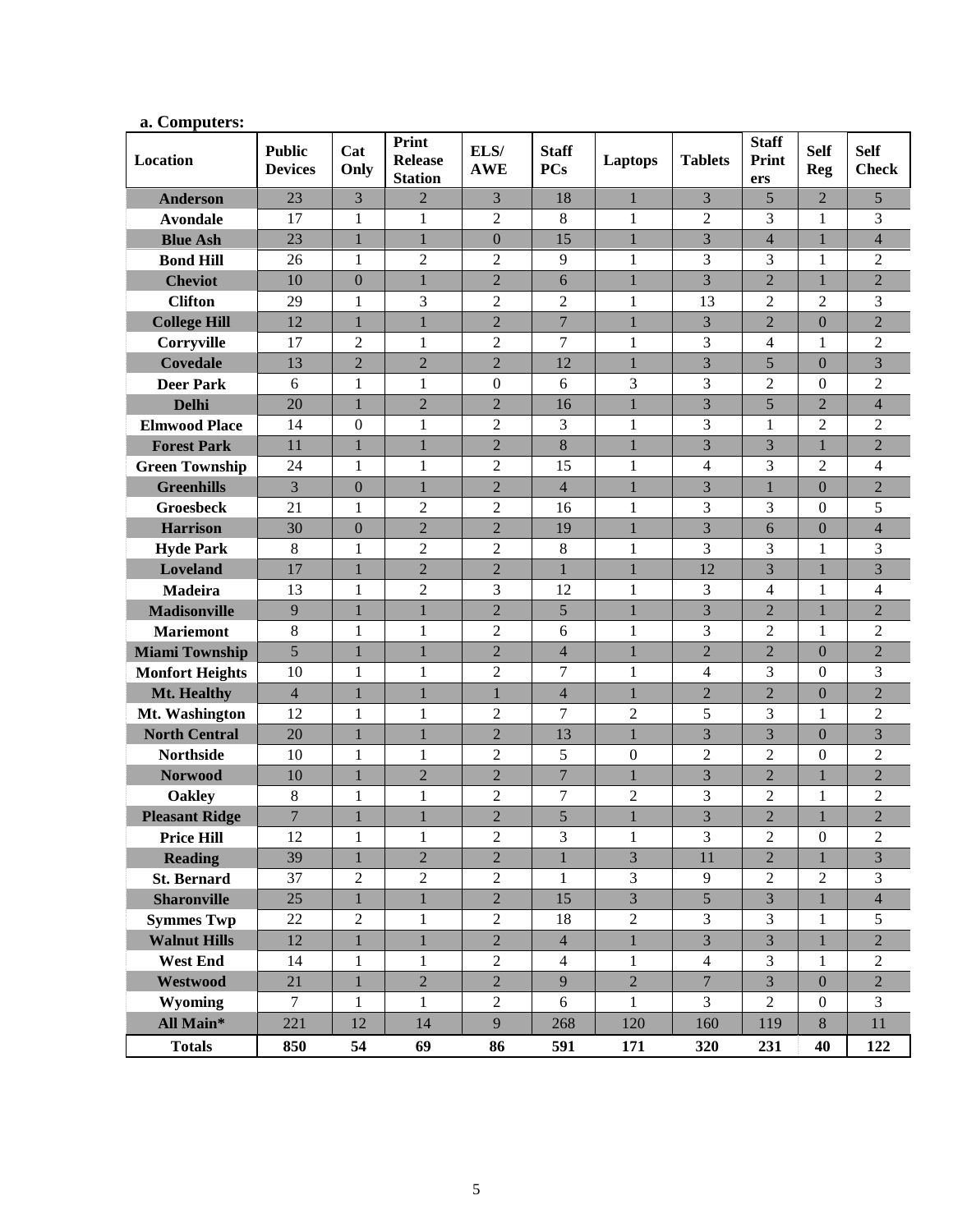#### **b. Computer Software:**

- Enterprise Software: Basecamp, Blackbaud Raiser's Edge, CapiraMobile, CasperSuite, Comprise Technologies SAM, ContentDM, EnvisionWare LPT:One, EnvisionWare PC Reservation, Evanced Event Calendar and Room Booking, Faronics Deep Freeze, Flexera Admin Studio, FortiClientSSLVPN, Hacker Guardian, Horizon Drive Vaccine, Cogent Systems Webcheck, Innovative Interfaces Sierra, Linux Redhat, MailChimp, Microsoft Exchange Server, Microsoft IIS, SQL Server, Microsoft Project Server, Microsoft Visual Studio, Microsoft Windows Server, NetFacilities, OrangeBoy Savannah, OS Ticket, Paycor, Rise Vision Digital Signage, SiteUptime, Softerra Adaxes, SolarWinds, SunGard OneSolution.
- Other Software: 123D Design, A360 Desktop, Acrobat X Pro, Adobe After Effects CS6, Adobe Audition CS6, Adobe Bridge CS6, Adobe Dreamweaver CS6, Adobe Encore CS6, Adobe Fireworks CS6, Adobe Flash Builder 4.6 Premium Edition, Adobe Flash Player, Adobe Flash Professional CS6, Adobe Illustrator CS6, Adobe InDesign CS6, Adobe Media Encoder CS6, Adobe Prelude CS6, Adobe Premiere Pro CS6, Adobe Reader DC, Adobe Shockwave Player, Audacity, AutoCAD 2016, AutoCAD 2016 – Electrical, AutoCAD 2016 – Mechanical, Autodesk 123D Make, Autodesk 3ds Max 2016, Autodesk Basic Vault 2016,, Autodesk Inventor, Autodesk Product Design Suite, Autodesk ReCap 2016, Autodesk Robot Structural Analysis Professional, Autodesk Showcase 2016, DWG True View 2016, Firefox ESR, Fox It Reader, Gimp, Google Chrome, Google Earth, InfraRecorder, InkScape, Internet Explorer, Kompozer, Learn 2, Maya 2016, Microsoft Office 2010, Microsoft Office 2013, MotionBuilder 2016, Mudbox 2016, Navisworks Manage 2016, NetFabBasic, NotePad++, PDF Creator, Photoshop CS6 Extended, Quicktime, Raster Design 2016, Raster Design 2016 for Architects, Raster Design MEP, Revit 2016, Silverlight, SpeedGrade CS6, Symantec Endpoint Protection, VLC Video Player.

#### **c. Hardware:**

There are many servers located at the Main Library serving the entire system by performing the following functions:

#### **Servers**

- 7 VMWare ESX Hosts (hosting 134 VMs)
- 2 Domain Controllers
- 1 VEEAM Backup Server
- 2 Teleform Servers

#### **Appliances**

- Cisco Ironport Email Security Appliance
- Google Search Appliance
- 2 Fortigate 620 B Firewall Appliances

#### **Storage**

- 157 TB EMC VNX Array (Main)
- 84 TB EMC VNX Array (Harrison)

#### **d. Telecommunications:**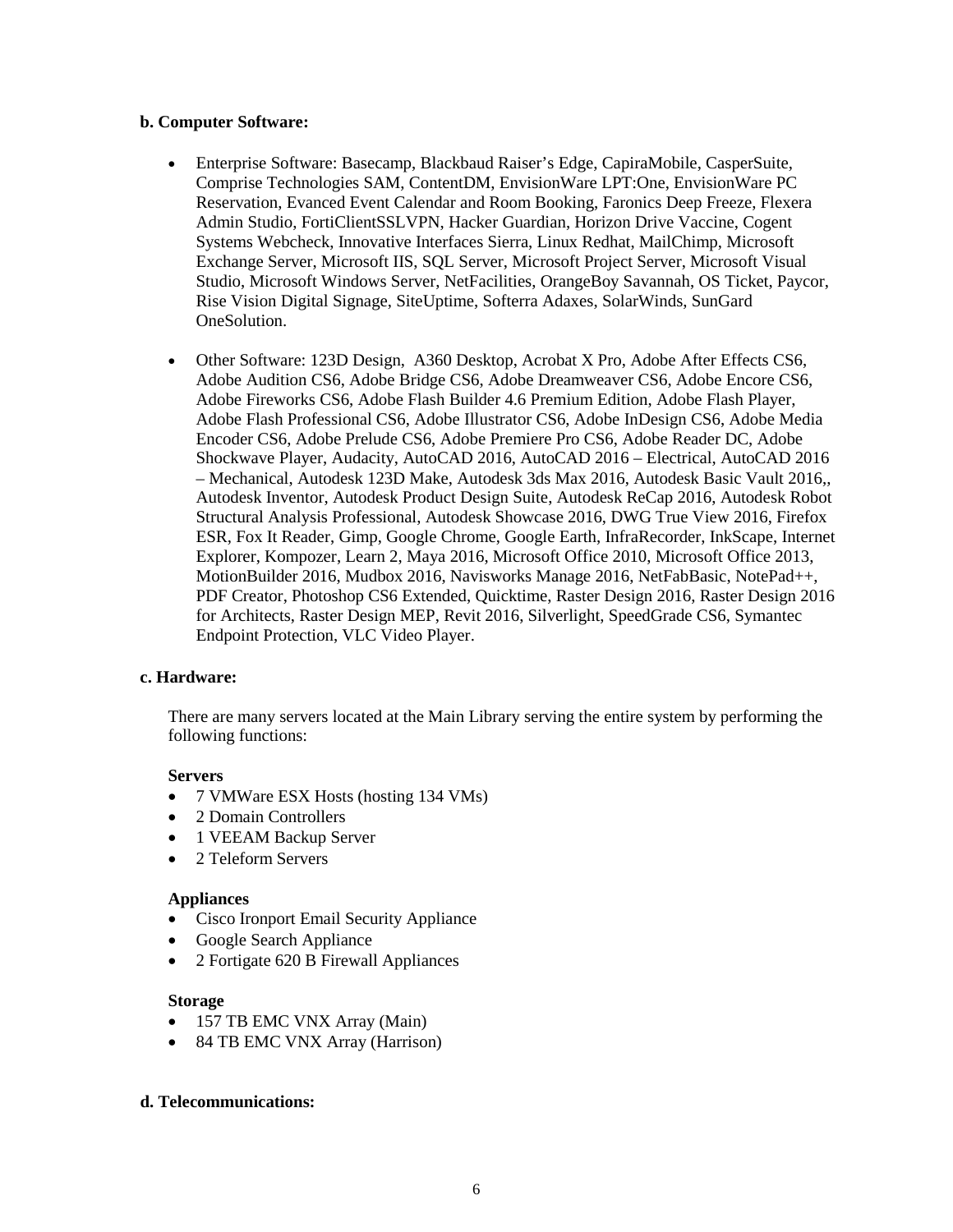The Main Library has 2 Nexus 5010 Switches, 2 Nexus 2000 Switch Fabrics, 2 Cisco 6509E switches, 15 WS-C3750X-48P switches, 3 WS-C3750X-24P switches, 2 Fortinet 620B Security Appliances, 1 Cisco 7200 Router, 1 Extreme Summit 48si Switch, 2 Cisco 3700 Routers (Voice Gateways), and 2 Cisco VG248 Analog Telephone Line Modules. All other telecommunications equipment is shown below by location.

|                     | <b>Cisco 1760</b> |                                   |              |                         |              |                        |                |
|---------------------|-------------------|-----------------------------------|--------------|-------------------------|--------------|------------------------|----------------|
|                     |                   | <b>Routers/Voice Cisco C3560X</b> | <b>Cisco</b> | 24 Hour                 | <b>APC</b>   |                        | <b>Phone</b>   |
| <b>Location</b>     | Gateways          | <b>Switches</b>                   | 3560G-24P    | <b>UPS</b> (Fiber)      | <b>UPS's</b> | <b>Alcatel Circuit</b> | <b>Lines</b>   |
| Anderson            |                   |                                   |              |                         |              |                        | 3              |
| Avondale            | 1                 | 1                                 | 1            |                         | 1            | 1                      | 5              |
| <b>Blue Ash</b>     |                   | $\overline{2}$                    |              |                         |              |                        | $\overline{3}$ |
| <b>Bond Hill</b>    |                   | 1                                 | 1            |                         |              |                        | $\overline{2}$ |
| Cheviot             |                   |                                   |              |                         |              |                        | $\mathbf{1}$   |
| Clifton             |                   | 3                                 |              | 1                       |              |                        | 5              |
| College Hill        |                   |                                   |              |                         |              |                        | $\overline{2}$ |
| Corryville          | 1                 | 1                                 |              |                         |              | 1                      | $\overline{4}$ |
| Covedale            |                   |                                   |              |                         |              |                        | $\overline{4}$ |
| Deer Park           | 1                 | 1                                 |              |                         |              |                        | 1              |
| Delhi Township      | 1                 | $\overline{2}$                    |              |                         |              |                        | $\mathfrak{Z}$ |
| Elmwood Place       | $\mathbf{1}$      | $\mathbf{1}$                      |              |                         | 1            | 1                      | 1              |
| <b>Forest Park</b>  | $\mathbf{1}$      |                                   |              |                         |              |                        |                |
| Green Township      | $\mathbf{1}$      | $\overline{2}$                    |              |                         | 1            | 1                      | $\mathfrak{Z}$ |
| Greenhills          | $\mathbf{1}$      |                                   | 1            |                         | 1            | 1                      | $\mathbf{1}$   |
| Groesbeck           | 1                 | $\overline{2}$                    |              |                         |              | 1                      | 3              |
| Harrison            | $\mathbf{1}$      | $\overline{2}$                    | 1            |                         |              |                        | 3              |
| <b>Hyde Park</b>    | 1                 | 1                                 |              |                         |              | 1                      | $\overline{4}$ |
| Loveland            | 1                 |                                   | 1            |                         |              |                        |                |
| Madeira             | 1                 | 1                                 | 1            |                         |              | 1                      | 3              |
| Madisonville        | $\mathbf{1}$      |                                   |              |                         |              |                        | $\overline{c}$ |
| Mariemont           | 1                 | 1                                 |              |                         | 1            | 1                      | 1              |
| Miami Twp           | $\mathbf{1}$      |                                   | 1            |                         | 1            | 1                      | 1              |
| Monfort Heights     | $\mathbf{1}$      | 1                                 |              |                         | 1            | 1                      | 3              |
| Mt. Healthy         | $\mathbf{1}$      |                                   | 1            |                         |              |                        |                |
| Mt. Washington      | $\mathbf{1}$      | -1                                |              |                         |              | 1                      | 1              |
| North Central       | 1                 |                                   | 1            |                         |              |                        | $\overline{2}$ |
| Northside           | 1                 |                                   |              |                         |              |                        | $\overline{2}$ |
| Norwood             |                   |                                   |              |                         |              |                        | 1              |
| Oakley              | 1                 | 1                                 |              |                         |              | 1                      | 3              |
| Pleasant Ridge      |                   |                                   |              |                         |              |                        | 3              |
| Price Hill          |                   |                                   |              |                         |              |                        | $\overline{c}$ |
| Reading             |                   | 3                                 |              | 1                       | 1            |                        | 3              |
| Sharonville         | 1                 | $\mathfrak{2}$                    |              |                         | 1            | 1                      | $\overline{4}$ |
| <b>St Bernard</b>   | $\mathbf{1}$      | $\overline{2}$                    |              | 1                       | $\mathbf{1}$ | 1                      | $\overline{3}$ |
| <b>Symmes</b>       | $\mathbf{1}$      | $\overline{2}$                    |              |                         | $\mathbf{1}$ | 1                      | $\overline{c}$ |
| <b>Walnut Hills</b> | $\mathbbm{1}$     | $\mathbf{1}$                      |              |                         | $\mathbf{1}$ | $\mathbf{1}$           | $\overline{2}$ |
| West End            | $\mathbf{1}$      | $\mathbf{1}$                      |              |                         | $\mathbf{1}$ | $\mathbf{1}$           | $\sqrt{2}$     |
| Westwood            | $\,1\,$           | $\mathbf{1}$                      | $\mathbf{1}$ |                         | $\mathbf{1}$ | 1                      | $\sqrt{2}$     |
| Wyoming             | $\mathbf{1}$      | $\mathbf{1}$                      |              | $\,1$                   | $\mathbf{1}$ | 1                      | $\overline{3}$ |
| Main Library        | See above         |                                   |              |                         | 10           | $\mathbf{1}$           | 104            |
|                     |                   |                                   |              |                         |              |                        |                |
| <b>Totals</b>       | 42                | 50                                | 10           | $\overline{\mathbf{4}}$ | 51           | 43                     | 200            |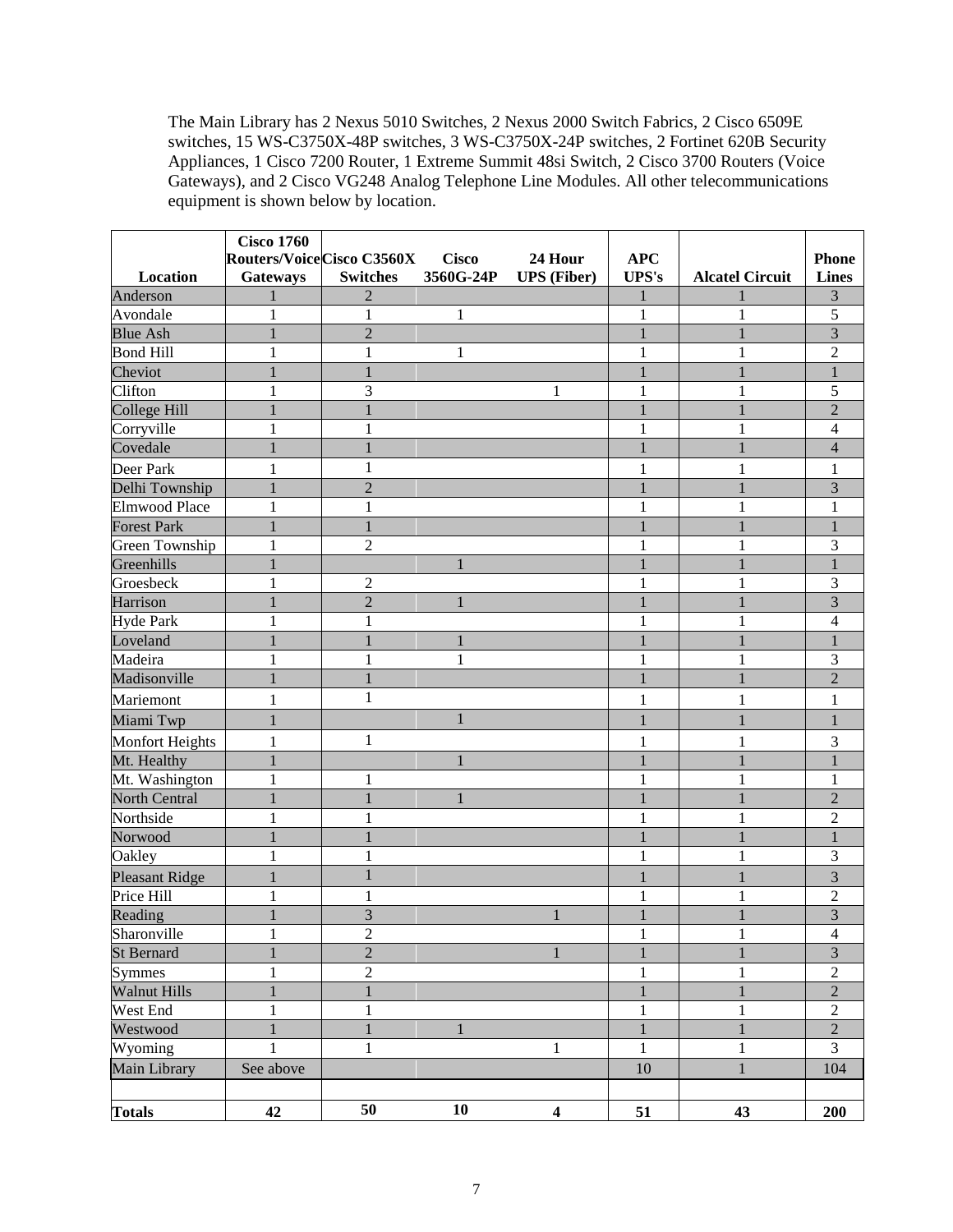#### **e. Electrical System:**

The Library's electrical systems are monitored on a regular basis by the Facilities Operations Department. The following tasks are performed:

- 1. Testing the emergency generators once a month by in-house staff.
- 2. Servicing the emergency generators 4 times per year by an outside contractor.
- 3. Plan to service the transfer switches once per year by an outside contractor.
- 4. Checking the UPS in the machine room monthly during the emergency generator testing by in-house staff.
- 5. Servicing the UPS in the machine room per vendor warranty.

#### **f. Maintenance Contracts:**

All network equipment and servers are either under warranty or on a maintenance contract with the appropriate supplier: HP for Altiris, ILS and VMWare Servers; CBTS for Cisco equipment; Fortinet for the Fortigate Firewalls; Thunderbird Tech Services for the Zebra printers, Google for the Google Search Appliance; SenSource for the People Counters; and Liebert for the UPS's.

The following software is also under a warranty or support contract: Basecamp, Bibliotheca Command Center, Blackbaud Raiser's Edge, Bowker Syndectics Enrichment Data, Cogent Systems Webcheck, Comodo Hackerproof Guardian Website Vulnerability Scanning, Heartland Payment Gateway, ContentDM, Drive Vaccine, EnvisionWare LPT:One, EnvisionWare PC Reservation, Evanced Event Calendar and Room Booking, Flexera Admin Studio, Innovative Inn-Reach, Innovative Sierra ILS, Ironport Email Security, NetFacilities, OARnet vCenter, OARnet vSphere Plus, Paycor, Softerra Adaxes Active Directory, Solarwinds, SunGard OneSolution, Survey Monkey subscription, Symantec ServiceDesk, Symantec SysED.

#### **5. Budget:**

The operating budget is used to fund hardware, software, training and telecommunications expenses. It also includes ongoing maintenance contracts. The budget for 2016 was:

| <b>Computer Hardware and Software:</b> |     | \$1,377,818.04 |
|----------------------------------------|-----|----------------|
| Maintenance and Contracts              |     | 913,753.04     |
| Communications:                        |     | 984,900.00     |
| <b>Professional Services</b>           | S.  | 21,981.00      |
| Training:                              | \$. | 32,181.60      |
| <b>Membership Dues</b>                 | S.  | 100.00         |

#### **Future Planned and Budgeted Hardware, Software and Telecommunication Projects**

- Replace the EMC storage solution with a new solution that utilizes flash storage for our VM environment and nearline storage for our data archives.
- Replace the VM server environment with new servers featuring far fewer processors to reduce licensing and maintenance costs.
- Establish a fully-functional disaster recovery site consisting of redundant server and storage environments.
- Continue to streamline our virtual server, SQL Server, and our storage environments to achieve maximum ease of maintenance.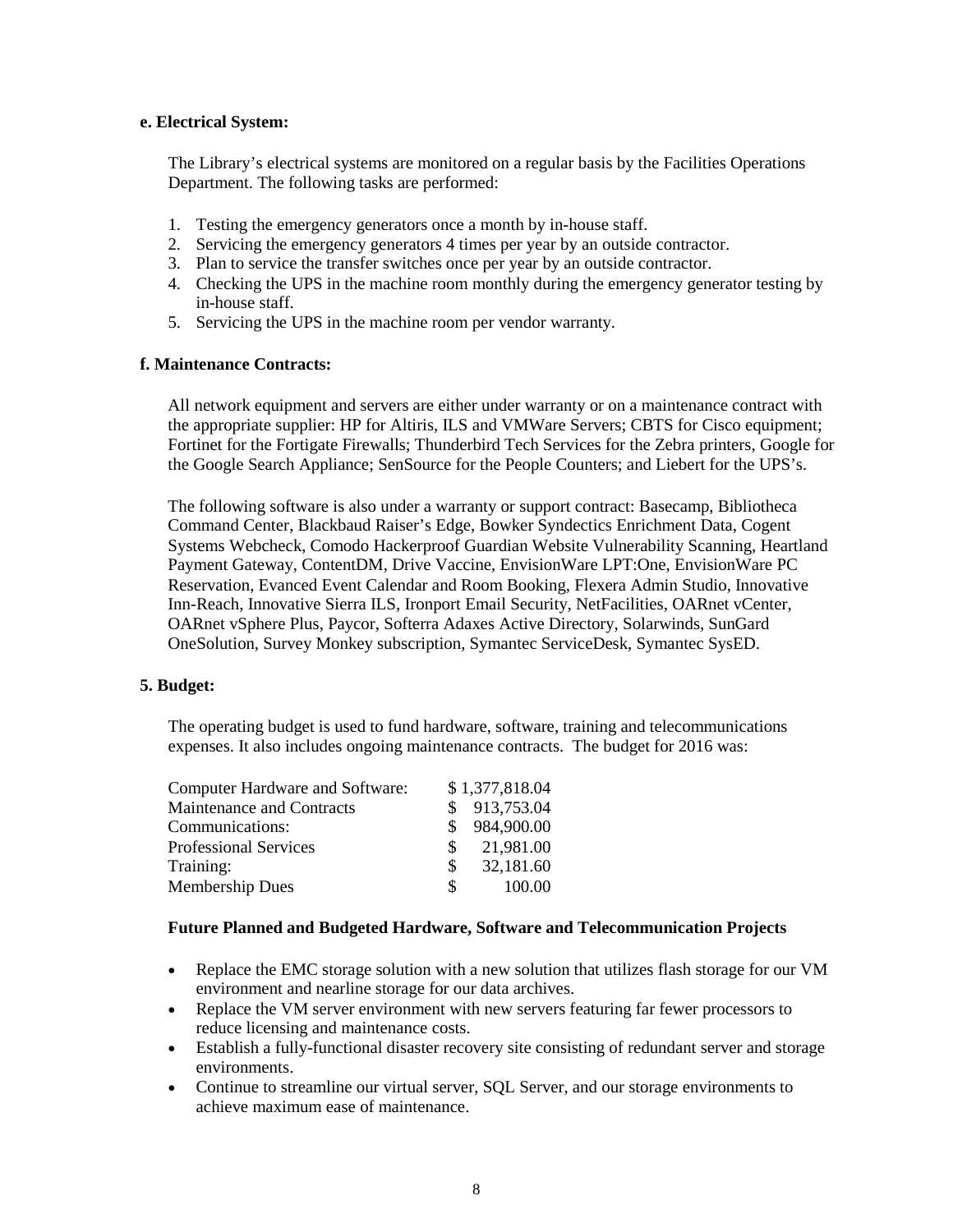- Continue replacement of old computer equipment in accordance with our rotational schedules to ensure high performance and limited service disruptions.
- Expand WiFi environment as needed to ensure it meets the growing demand in public areas and to achieve greater efficiency in staff areas.
- Continue to invest in mobile technology to better empower our staff to assist customers.
- Expand network monitoring to detect emerging issues before they result in service disruptions.

#### **6. Evaluation:**

The evaluation process includes setting objectives for implementing the new equipment and software, ongoing review of the process and plans to assure the projects are on schedule, and the actual implementation of the equipment/software to accomplish the goal. This section restates each objective and outlines, at a high level, the evaluation approach for each goal.

- 1. Maximize customer service by ensuring that all aspects of technology are kept current (hardware and software), properly maintained, and monitored. Service will be improved by eliminating unnecessary outages and by early detection of emerging problems. The success of this initiative will be determined by tracking the number of service disruptions and seeing a decreasing trend over time.
- 2. Continue the enhancement of a self-service environment in the libraries that enables customers to pick up holds, register for a library card, check out materials, and check in materials without the assistance of staff. By further implementation and enhancement of the self-service model staff will be able to engage customers in a more proactive form of customer service. The success of this initiative will be determined by measuring the percent of customers who use self-service systems after implementations or enhancements are complete. We should also expect to see an increase in our customer service scores on customer satisfaction surveys.
- 3. Begin using mobile technology to empower public service staff to better assist customers. This will allow staff to have access to all the resources that are currently only available at a PC station. The success of this initiative will be determined by asking the customers for feedback and by looking for improvement in customer service in satisfaction surveys.
- 4. Provide ongoing enhancements to the Integrated Library System to provide customers with easy access to information and staff with better tools to perform their jobs. This includes upgrading Sierra and applying patches to the system. Patches and upgrades are thoroughly tested on a test box by the staff using the application, so this is a collaborative effort between Service Operations and Technology Operations. Once each area has tested and approved the upgrade, staff members are trained and a rollout schedule is determined. New features are announced to the customers via the public web site "What's New" section. Major changes will be promoted to the community via Marketing.
- 5. Continue to provide top quality training and development for all staff in the organization, so that staff can use this knowledge to support the public. This includes assisting with the development of new courses and job aids as needed for the ongoing education of staff.
- 6. Continue to analyze, select and implement web-based resources, electronic databases and multi-media workstations that provide added value to the public. Also, provide enhanced content and resources on the public web site and the staff intranet.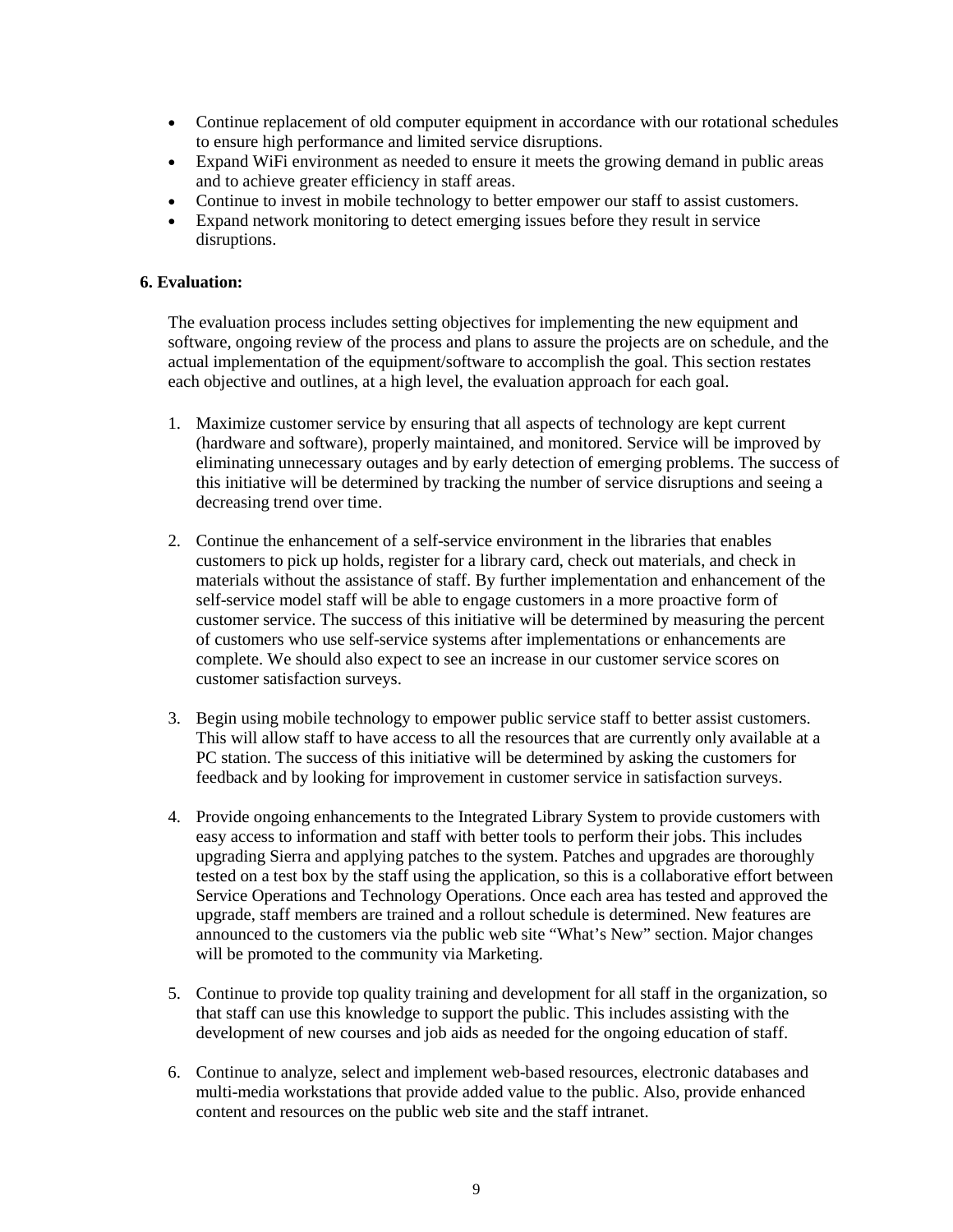ABC Mouse; Access World News Research Collection; Alexander Street Press Music Online; Art Retrospective; Biographies in Context; Biography & Genealogy Master Index; Bookflix Gold; Business Newsbank; Career Online High School; Chatstaff 24x7 Online Ref Staffing Service; Chilton's Auto Repair; Cincinnati Enquirer Fulltext 1999+; CultureGrams; Current Newspaper Collection (including Gannett Newsstand, Louisville Courier-Journal, Canadian Newsstream); Dear Reader Online Book Club; ebrary ebooks; FactCite; Flipster digital magazines; FOLD3 Genealogy; Freading eBooks, Music, & Streaming Music; Help Now Online Homework Help; Historical Archive Collection (National Geographic Magzine Archive, African American Archive Collection, & Nineteenth Century Newspapers); Historical Newspapers (including Arizona Republican, Baltimore Sun, Chicago Defender, Chicago Tribune, Christian Science Monitor, Cincinnati Enquirer 1841-1922, Dayton Daily News, Detriot Free Press, Hartford Courant, Indianapolis Star, Irish Times and Weekly Irish Times, Jerusalem Post, Los Angeles Times, Louisville Courier Journal, Nashville Tennessean, New York Times, Scotsman, St. Louis Post-Dispatch, Toronto Star, Washington Post); Hoopla Digital Movies and Television, Music, Audiobooks; IndieFlix Video; JobNow; LCO: Literature Criticism Online; LegalForms (Ohio); LibraryH3lp chat software for Online Ref Service; Literature Resource Center; Lynda.com; Mango Languages; Mergent Online with D&B; Mergent/Moodys Digital Manuals; MorningStar; NoveList Select/Plus (Ebsco); NYTimes.com; Ohio Capitol Connection, Hannah News Service; OneClickDigital eaudiobooks; OneSource with RefUSA; Opposing Viewpoints in Context; Overdrive Digital Library: ebooks, eAudio, magazines, video; Oxford English Dictionary; PriceIt! Antiques; Proquest Databases (including ABI/Inform, Accounting, Tax and Banking Collection, Arts and Humanities, Asian and European Business Collection, Australia and New Zealand Database, Biology Database, Business March Research Collection, Canadian Business and Current Affairs Database, Career and Tech Education Database, Computing Database, and more.); Proquest Obituaries; Raz A-Z; Reading A-Z Professional Resource; ReferenceUSA; ReferenceUSA-Historical module upgrade; SAFARI ebooks: Consumer Technology; Signing Savvy; Small Engine Repair Reference Center; Statistical Abstracts of the US and World; Testing & Education Resource Center; TumbleBook Library; Universal Class; US History in Context; Virtual Reference Library ebooks; Wall Street Journal; Zinio Digital Magazines;

Usage statistics will be used to evaluate the utilization of these sites. Statistics currently collected will be compared with statistics after the implementation of the redesigned sites and assessed to determine the impact on utilization. Surveys and focus groups are used to obtain feedback on the public site.

7. Continue digitizing library collections to provide easy access for the public and preservation of the materials. Grants were awarded to fund equipment for use in digitizing Library collections. Web usage statistics and feedback from customers are used to evaluate the success of this project.

#### **7. Training:**

In the first week of employment, new staff is provided training in how to use the systems that they need in order to become fully-functioning staff members. Every staff member has received, based on the needs of their position, training in the use of applicable Innovative Sierra modules, use of Microsoft Outlook for email, and PC Reservation/LPT1/Comprise for supporting users on public computers.

As new technologies are introduced at the Library, workshops and other training opportunities are implemented for staff. Technology Core Competencies were developed and implemented for all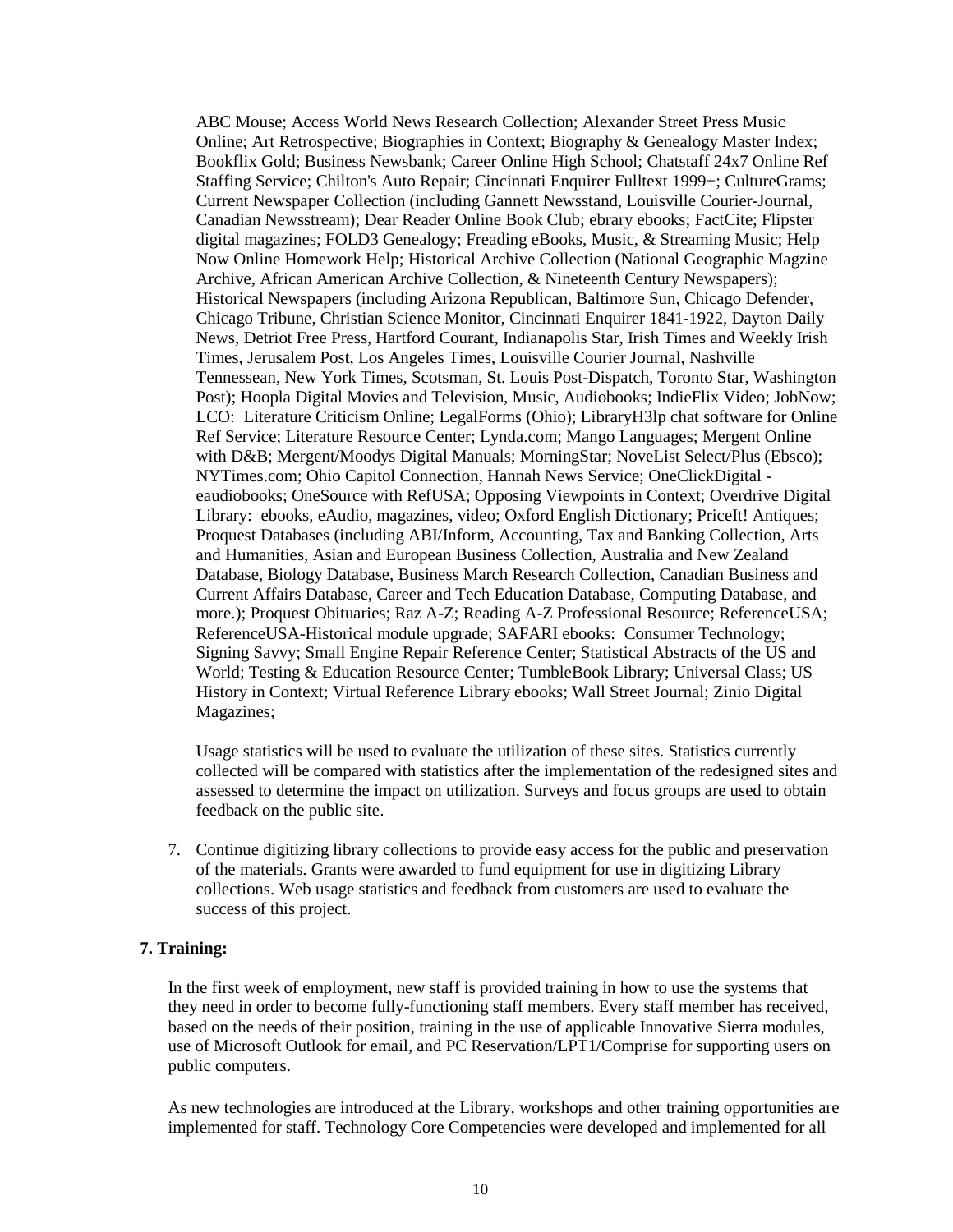staff, and a number of training classes (both classroom and online) and materials were developed to coincide with the required skills and knowledge listed in the competency checklists. Staff has also received training with mobile technology, both with staff use and customer use applications. As the Library expands the use of mobile technology in other applications ongoing training will be needed and provided. Additionally, other training opportunities, such as optional training on productivity boosting apps, are regularly offered to staff.



We strive to fund naintenance of our facilities

**FUNDING** 

 $\circ$   $\Theta$ 

We are good stewards of

the taxpayer funds we

We work to continue

State and local

the current level

funding at or ab

P We continually seek efficiencies to reduce

cost without negatively<br>impacting services

skilled and innovative

staff to create superb

customer experie

We provide staff with

opportunities for growth and<br>development and celebrate their

accomplishments

**STAFF** 

becoming a top<br>rkplace in Cincin

We compensate staff

propriately for<br>public library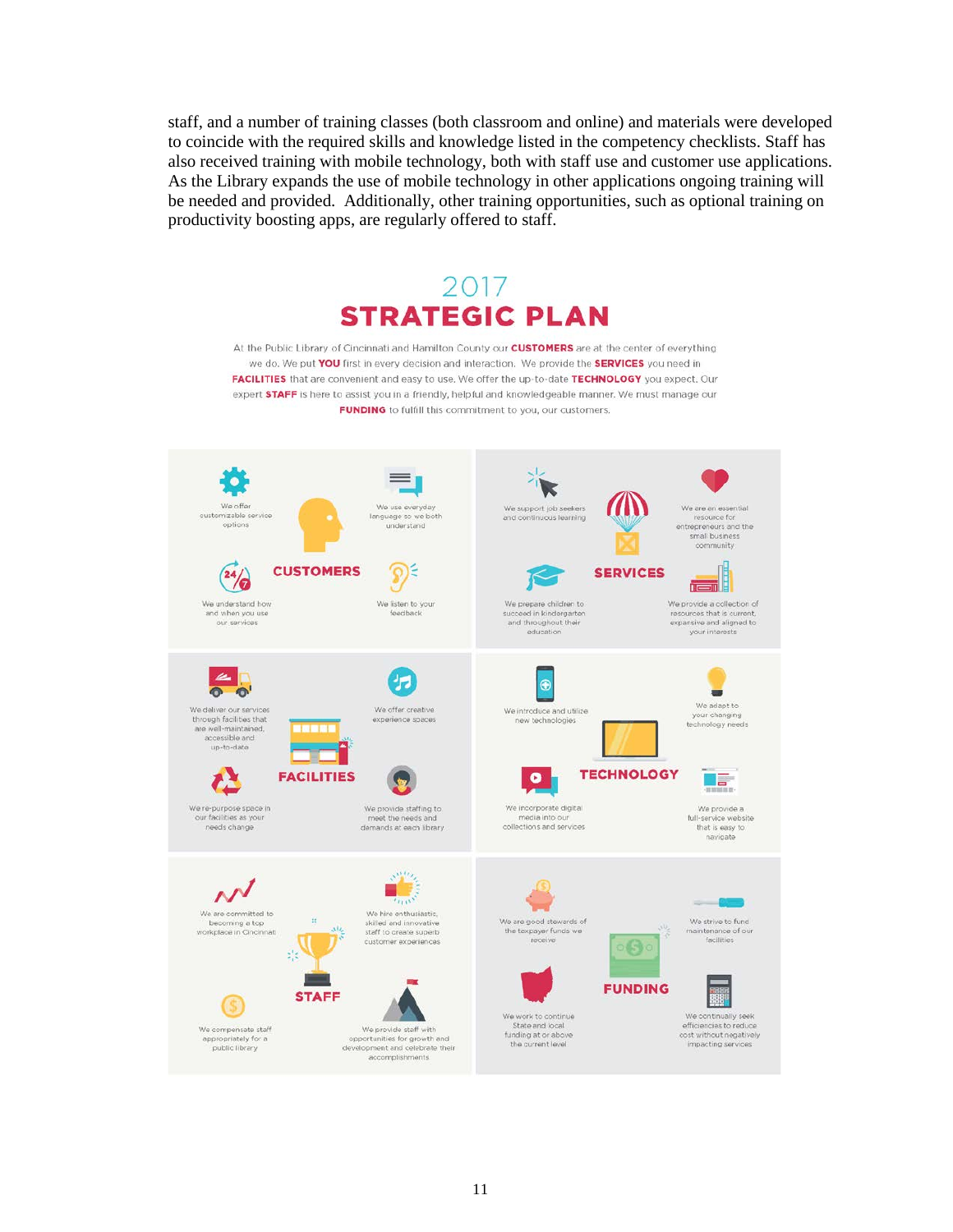Mr. Moran moved that the Board approve the report as submitted. Mr. Hendon seconded.

Voting for the motion: Mr. Moran, Mr. Hendon, Mrs. Trauth, Mr. Zaring, Ms. Kohnen, Mr. Wright, and Mrs. LaMacchia …7 ayes. The motion carried. **(36-2016)**.

# **FINANCE & AUDIT COMMITTEE REPORT**

Ms. DeFosse reported that:

- As a result of careful spending and hard work on the part of the staff, there is a savings in the area of salaries and benefits. As noted below, part of the savings is being reallocated for other items. Authorization to pay staff a one-time bonus funded by a portion of the savings is requested. The bonus will be equal to 1% of estimated calendar year to date earnings for employees as of December 17. The total estimated cost of the bonus is \$260,000. All employees, including those with a set salary, will receive the bonus.
- Authorization for the following revisions is requested:

#### *General Fund*

#### *Expenses*

| \$ | (350,000) |
|----|-----------|
| \$ | (50,000)  |
| S  | (250,000) |
| S  | (600,000) |
| S  | 225,000   |
| S  | 25,000    |
| S  | 1,000,000 |
|    |           |

#### *Building and Repair Fund*

#### *Revenue*

| Other Financing Sources – increase by |  | 1,000,000 |
|---------------------------------------|--|-----------|
|---------------------------------------|--|-----------|

The reduction in salaries and benefits is the result of vacant positions, turnover of positions being filled at a lower salary than was in place at the time of the budget, timing differences in filling certain positions, and less than anticipated retirements and terminations resulting in lump sum payouts. The decrease in purchased and contracted services is the result of savings in various accounts and timing of certain projects. The increase in capital outlay and other objects is to accelerate the purchase of planned purchases for 2017 based on fund availability. The increase in other financing uses is to transfer an additional \$1,000,000 to the Building and Repair Fund based on fund availability.

• The following permanent (trust) fund principal amounts are revised, effective December 31, 2016, based on additional donations received in 2016.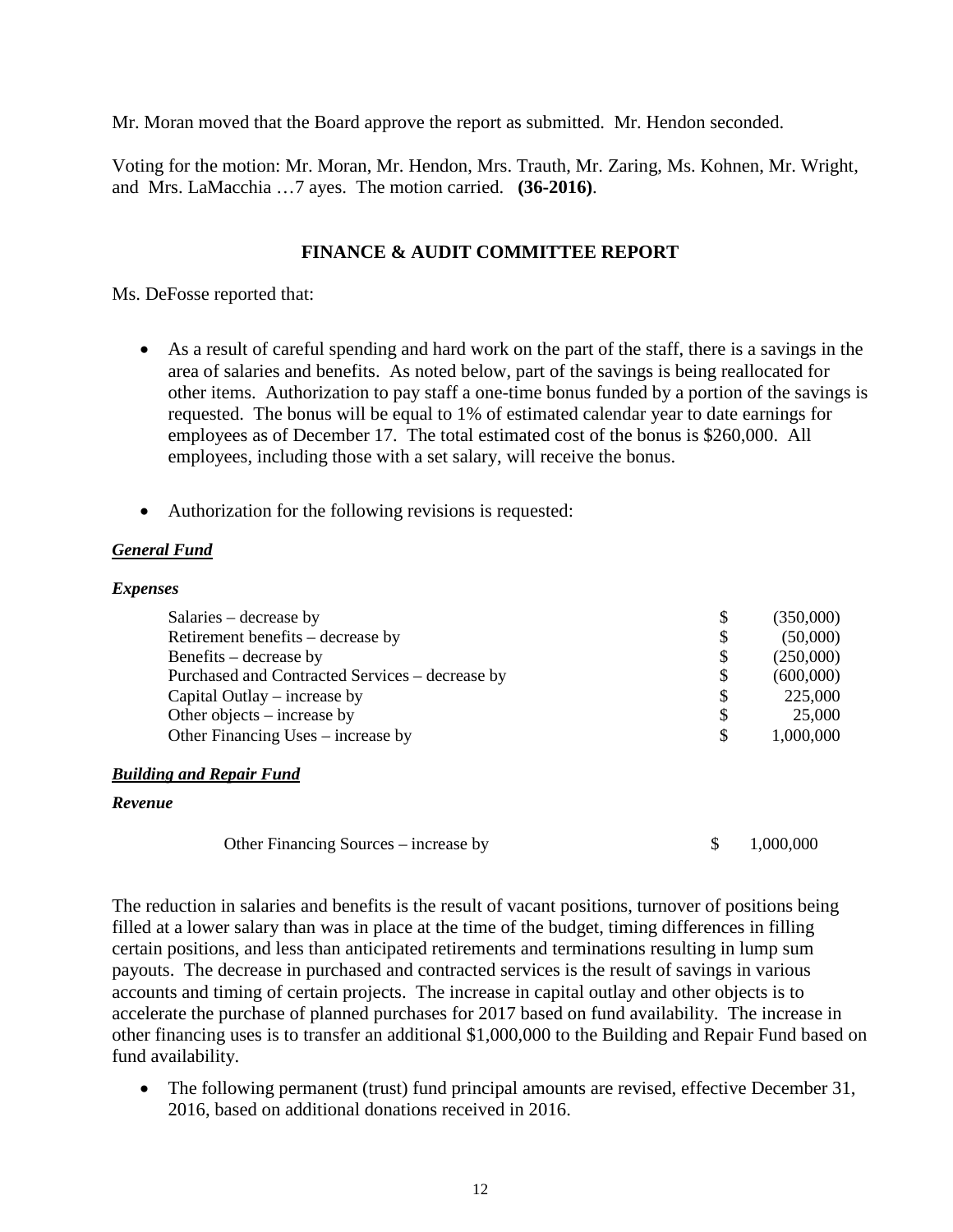| Fund  | Principal $1/1/2016$ | 2016 Donations | Principal 12/31/2016             |
|-------|----------------------|----------------|----------------------------------|
| Abell | 77,299               | 2,800          | 80,099                           |
| King  | 20,620               | 500            | $1 \cap \Omega$<br>$1.1\Delta U$ |

- The revised 2016 Appropriations includes an additional \$1 million to be transferred from the General Fund to the Building & Repair Fund. Authorization is requested to transfer those funds by the end of the year as cash flow permits as determined by the Fiscal Officer.
- To close out the 2016 General Fund, authorization is requested to revise the appropriations as needed from now until the end of the month. Any revisions made will be reported to the Board in February, 2017.
- We are anticipating an unencumbered balance of approximately \$13.75 million to carry forward to 2017. This includes an operating contingency of \$1,750,000, represent the allowable 3% of the budget, and approximately \$12 million available for operations in 2017, which equates to slightly more than two months of operating expenses.

Ohio Revised Code Section 3375.40(L) states that a board of library trustees may "at the end of any fiscal year, unless doing so would be contrary to law, set aside any unencumbered surplus remaining in the general or any other fund of the free public library under its jurisdiction for any purpose, including creating or increasing a special building and repair fund, or for operating the library or acquiring equipment and supplies". In accordance with this provision, it is recommended that all unencumbered funds be carried forward in the General Fund.

Mr. Moran moved that the Board approve the report as submitted. Mr. Wright seconded.

Voting for the motion: Mr. Moran, Mr. Hendon, Mrs. Trauth, Mr. Zaring, Ms. Kohnen, Mr. Wright, and Mrs. LaMacchia …7 ayes. The motion carried. **(37-2016)**.

# **FINANCE AND AUDIT COMMITTE REPORT**

Ms. Kohnen requested:

It is the Committee's recommendation that the Board authorize Library staff to investigate the possibility of an additional levy as the source for funding the Facility Improvement/Replacement Plan designed to improve overall Library service to the community.

Mr. Moran moved that that the Board approve the report as submitted. Mr. Wright seconded.

Voting for the motion: Mr. Moran, Mr. Hendon, Mrs. Trauth, Mr. Zaring, Ms. Kohnen, Mr. Wright, and Mrs. LaMacchia …7 ayes. The motion carried. **(38-2016)**.

# **LIBRARY OPERATIONS – FACILITIES COMMITTEE REPORT**

Mr. Hendon reported that:

At the meeting the Board took the following action: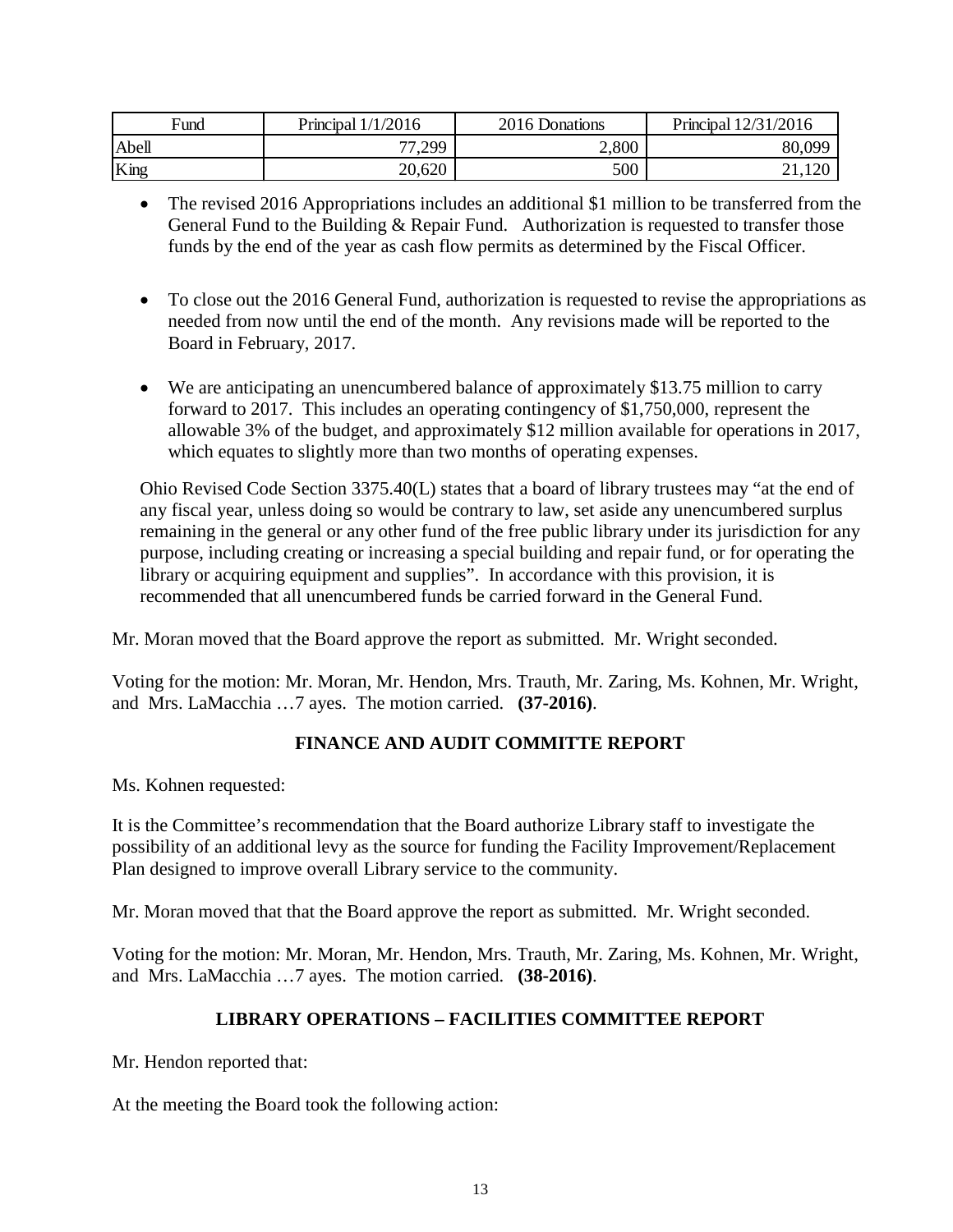• Approved advertising for Statements of Qualifications for architects, surveyors, and engineers for 2017.

Architect, Engineer or Surveyor Services

The Board of Trustees of the Public Library of Cincinnati and Hamilton County may employ an architect, engineer or surveyor in 2017.

Architects, engineers or surveyors interested in being considered should reply with a statement of qualifications no later than Friday, January 13, 2017. Statements of qualification should include information regarding the firm's history; education and experience of owners and key personnel; the technical expertise of the firm's staff for the services provided; previous library projects completed by the firm; the firm's experience and capabilities in cost estimating and construction administration and coordination; and client and contractor references. Proposals should be transmitted to Kimber L. Fender, The Eva Jane Romaine Coombe Director, Third Floor Administrative Offices, Public Library of Cincinnati and Hamilton County, 800 Vine, Street, Cincinnati, Ohio 45202.

• Confirmed a change order for Debra Kuempel for the 2016 Ongoing Maintenance Project in the amount of \$2,284.

It was reported that:

- The recently relocated rental location of the Greenhills Branch Library is scheduled to open December 13, 2016\*. The new location is larger and substantially more functional than the previous space. The overall facility improvements at the location were a little less than \$41,000. \*It was announced at the meeting that the branch did not open today because the data connection was not yet working.
- The 2016 Ongoing Maintenance Project status includes:
	- The concrete work at Main is approximately 75% complete.
	- The Monfort Heights roof material removal is approximately 50% complete. The metal for the new metal roof areas should be installed in about three to four weeks. The new ducting to the meeting room is estimated to be complete by the end of December.
	- Anderson's roof deck is being prepped for the new roof top units and installation will be complete by the end of December. Upon completion and depending on weather, the roofers will begin replacing the roof in hopes of completion at four to six weeks later.
	- The Leibert units located at Main will begin to be replaced in early January and the work is expected to take approximately four weeks.

Mr. Hendon moved that the Board approve the report as submitted. Mr. Moran seconded.

Voting for the motion: Mr. Moran, Mr. Hendon, Mrs. Trauth, Mr. Zaring, Ms. Kohnen, Mr. Wright, and Mrs. LaMacchia …7 ayes. The motion carried. **(39-2016)**.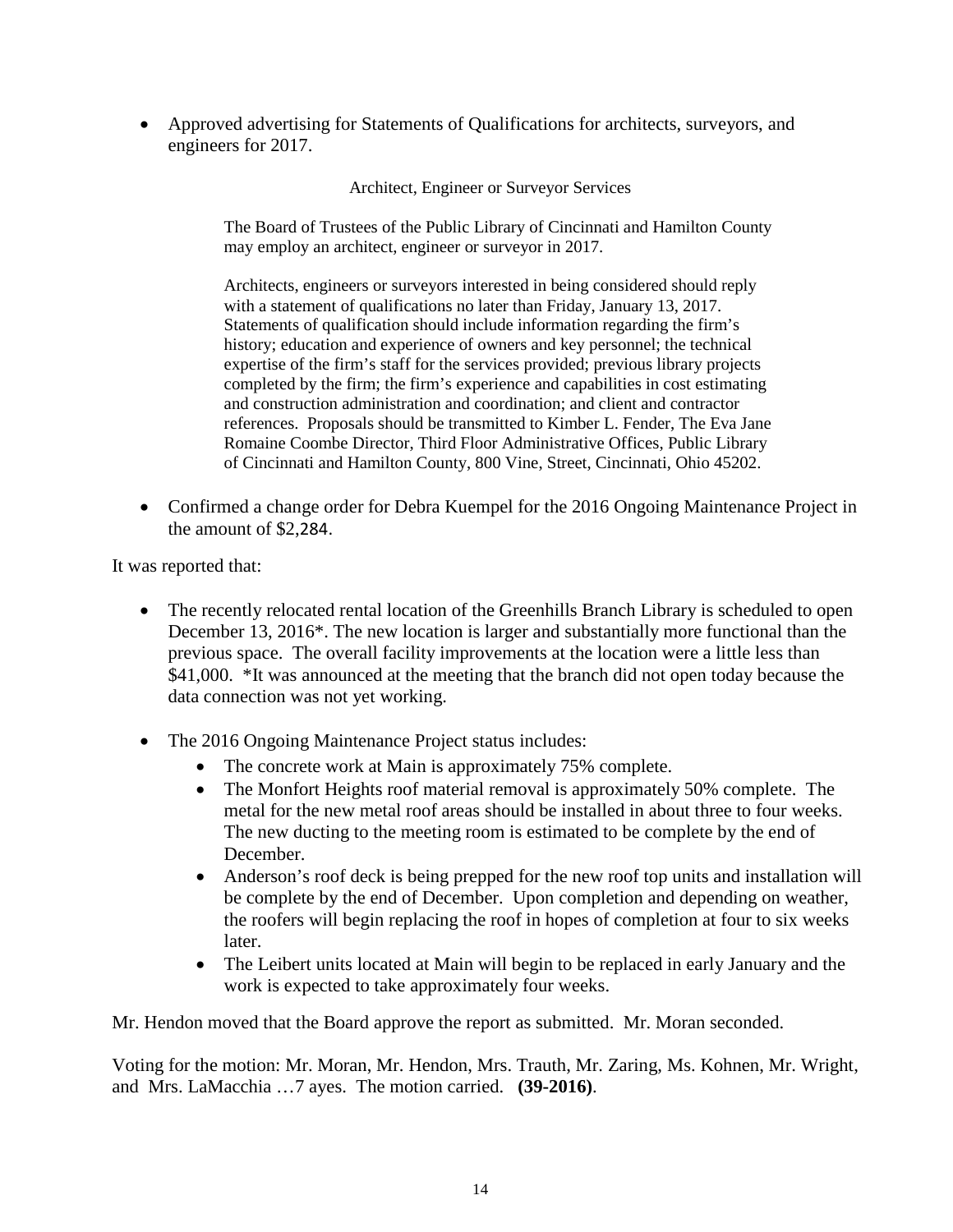# *INFORMATIONAL ITEMS*

# **LIBRARY OPERATIONS – SERVICES COMMITTEE REPORT**

Mr. Moran introduced Mary Beth Brestel, Delhi Branch Manager.

• Delhi Branch Manager, Mary Beth Brestel reflected on the many things that have changed at the Library during her 42+ years of service – from filling out forms and reports using an electric typewriter to borrowing 16 mm movies for her afterschool programs. Mary Beth noted that we've not only moved beyond 16 mm movies, but VHS and Beta are things of the past, and DVDs will disappear in the near future giving way to streaming video. Another major change occurred when her branch went online, which meant the circulation system became computerized and she was no longer filing catalog cards because the Library's catalog was online.

Mr. Moran reported that:

- A new tool for notifying staff during emergencies will soon go live. The Library Emergency Alert Notification System allows approved staff to send emergency notifications via text, email, and voice to all staff during emergency situations.
- Career Online High School recently supported 14 non-traditional adult students through the completion of their high school coursework. A graduation event was held on November  $16<sup>th</sup>$ for seven of the graduates and their families at the Main Library.
- The Library will discontinue the traditional interlibrary loan (ILL) service as of December 31, 2016. Since the Library joined SearchOhio and OhioLINK, demand has shifted away from the traditional ILL and to these new, much faster services. All Interlibrary Loan fees will be deleted from the Table of Fines and Fees.
- The Library was notified by the Ohio Department of Taxation that they will no longer distribute Ohio tax forms in bulk to organizations. Individuals can visit [www.tax.ohio.gov](http://www.tax.ohio.gov/) to download forms, or write or call the Ohio Department of Taxation to request forms.

The report also included information on:

- Poetry in the Garden contest.
- Black History Month programming.
- C. Smith Photography exhibits.

The updated Table of Fines and Fees was presented: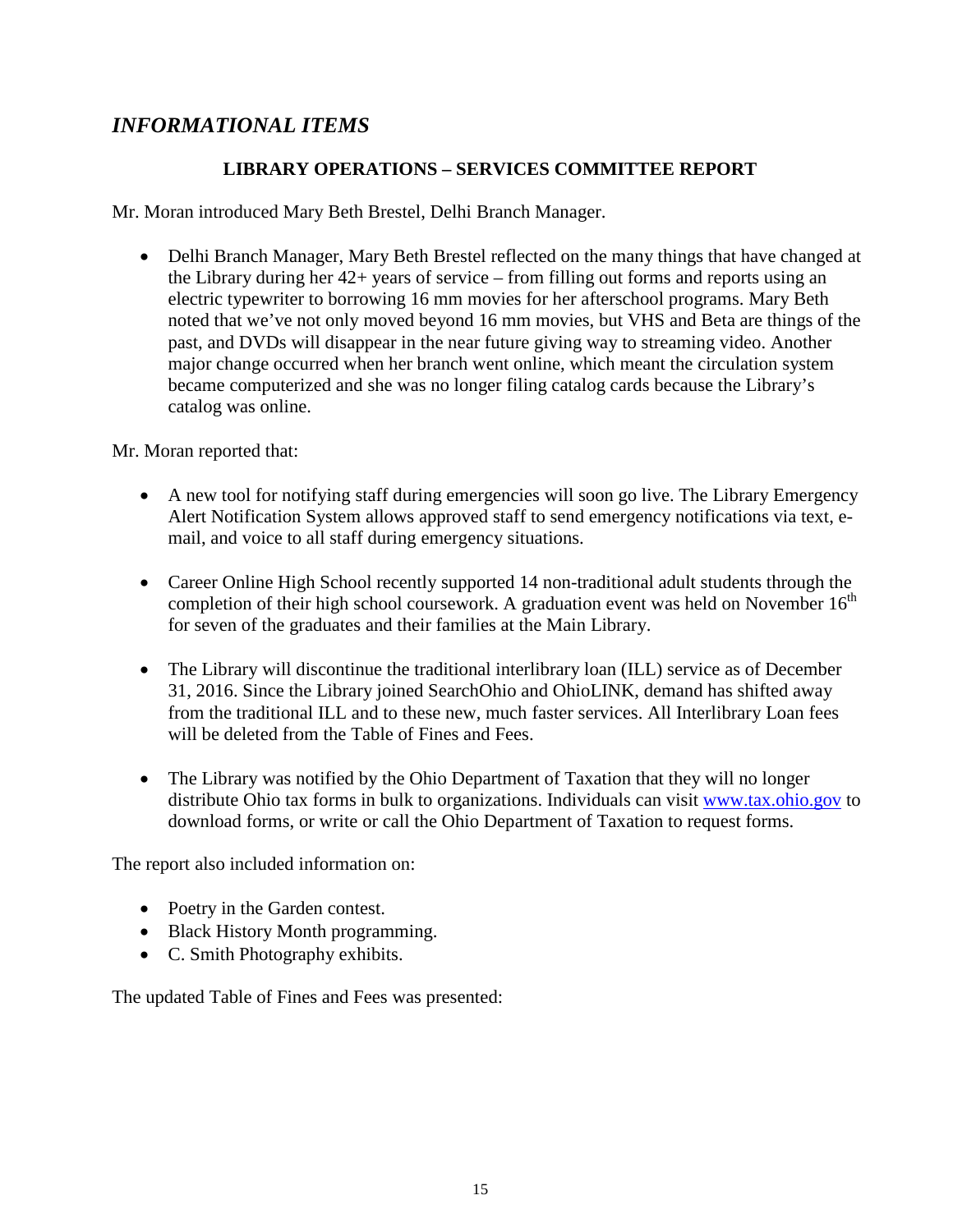#### **TABLE OF FINES AND FEES**

Effective January 1, 2017

#### **Borrowing privileges are stopped when unpaid fines & fees reach \$10.00.**

| <b>OVERDUE FEES</b>                                    | per day, per title, maximum                 |
|--------------------------------------------------------|---------------------------------------------|
| Juvenile & Teen material                               | $5¢$ , \$5.00 maximum per item              |
| Adult material                                         | $20¢$ , \$10.00 maximum per item            |
| SearchOhio/OhioLINK material                           | $50¢$ , \$25.00 maximum per item            |
| Fee applied to a card turned over to collection agency | \$10.00                                     |
| <b>FEES FOR LOST OR DAMAGED MATERIALS</b>              |                                             |
| <b>Total Loss or Damage</b>                            | replacement cost plus \$5.00 processing fee |
| Book bindery charge                                    | \$10.00                                     |
| Item from multi-volume set                             | \$10.00                                     |
| <b>Audiovisual Container</b>                           | \$1.00                                      |
| <b>LIBRARY CARD FEE</b>                                |                                             |
| Non-resident card; valid for one year                  | \$45.00                                     |
| <b>MEETING ROOM FEE</b>                                |                                             |
| Events for purely social purposes                      | \$50.00                                     |
| <b>SEARCHOHIO/OHIOLINK FEES</b>                        |                                             |
| SearchOhio replacement fee                             | \$25.00                                     |
| OhioLINK replacement fee                               | \$125.00                                    |
|                                                        |                                             |

Mr. Wright moved that the Board approve the report as submitted. Mr. Hendon seconded.

Voting for the motion: Mr. Moran, Mr. Hendon, Mrs. Trauth, Mr. Zaring, Ms. Kohnen, Mr. Wright, and Mrs. LaMacchia …7 ayes. The motion carried. **(40-2016)**.

### **HUMAN RESOURCES COMMITTEE REPORT**

Mr. Moran reported that:

- A federal judge's ruling on November 22 determined that the Department of Labor's (DOL) recommendations would not go into effect on December 1 and put the changes under the Fair Labor Standards Act (FLSA) on hold, postponing implementation of the new rule indefinitely. Due to the November 22 ruling, impacted employees who were reclassified from exempt to nonexempt under the proposed regulations will still be exempt under current law and we will continue to follow the current salary requirements under the FLSA.
- The 2017 budget incorporates a merit increase for eligible employees between 1.5% and 3%, based on performance.
- The final tallies from the United Way and Community Shares contributions showed contributions were just below those received in 2015.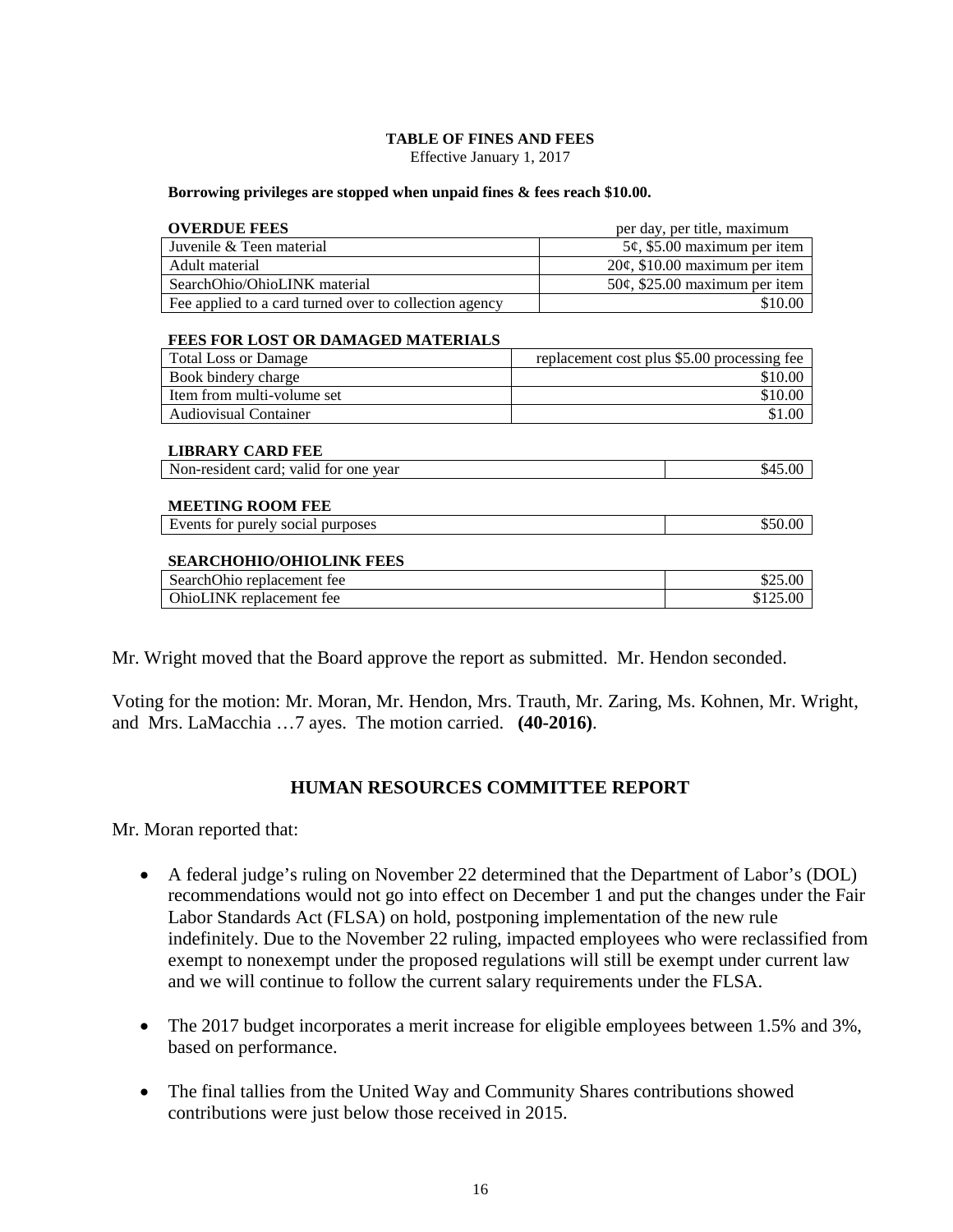| United Way              | \$24,006.00 |
|-------------------------|-------------|
| <b>Community Shares</b> | \$5,639.00  |

- The fourth annual Staff and Retiree Recognition Program was held at the Main Library on October 30. Service recognition pins were presented to staff reaching a five-year increment anniversary. Laura Rosero, Senior Library Services Assistant at the Reading Branch received the Rookie of the Year award and Steve Kemple, Reference Librarian in the Popular Library, received the Impact Award and Bunny Dehner Prize.
- After receiving the information from Anthem regarding their corporate decision to cover transgender benefits for fully-insured groups at their renewal date in 2017, the Library requested that Anthem move our renewal to January. Our renewal date had been August 1. Anthem reviewed the Library's updated claims through August 2016 and determined that they could provide the January 1, 2017 renewal at the current rates. Anthem will hold the current rates and renew the Library for 12 months starting January 1, 2017.

# *CONSENT AGENDA ITEMS*

Mrs. LaMacchia the following items for approval:

- Minutes of the Regular Meeting held October 11, 2016.
- Investment Report (summary of invested balances) as of October 31, 2016 and November 30, 2016.

|                                           | Amount          | Amount          |
|-------------------------------------------|-----------------|-----------------|
|                                           | 10/31/2016      | 11/30/2016      |
| <b>Fifth Third Investment</b>             |                 |                 |
| General Fund                              | \$1,000,000.00  | \$1,000,000.00  |
| Building and Repair                       | 1,000,020.55    | 750,000.00      |
|                                           | \$2,000,020.55  | \$1,750,000.00  |
| <b>Operating Account</b>                  |                 |                 |
| General Fund                              | \$10,812,835.33 | \$17,676,985.71 |
| Insurance/Indemnification                 | 230,000.00      | 230,000.00      |
| Special Revenue Funds                     | 355,544.34      | 330,431.72      |
| Building and Repair                       | 4,041,140.75    | 4,271,122.80    |
| <b>Permanent Trust Funds</b>              | 1,383,211.57    | 1,353,947.76    |
|                                           | \$16,822,731.99 | \$23,862,487.99 |
| <b>STAR Ohio</b>                          |                 |                 |
| <b>Building and Repair</b>                | 1,051,957.50    | 1,052,517.18    |
| <b>Managed Investments (Trust Funds):</b> |                 |                 |
| <b>Permanent Trust Funds</b>              | \$6,740,531.00  | \$6,740,531.00  |
| <b>GRAND TOTAL</b>                        | \$26,615,241.04 | \$33,405,536.17 |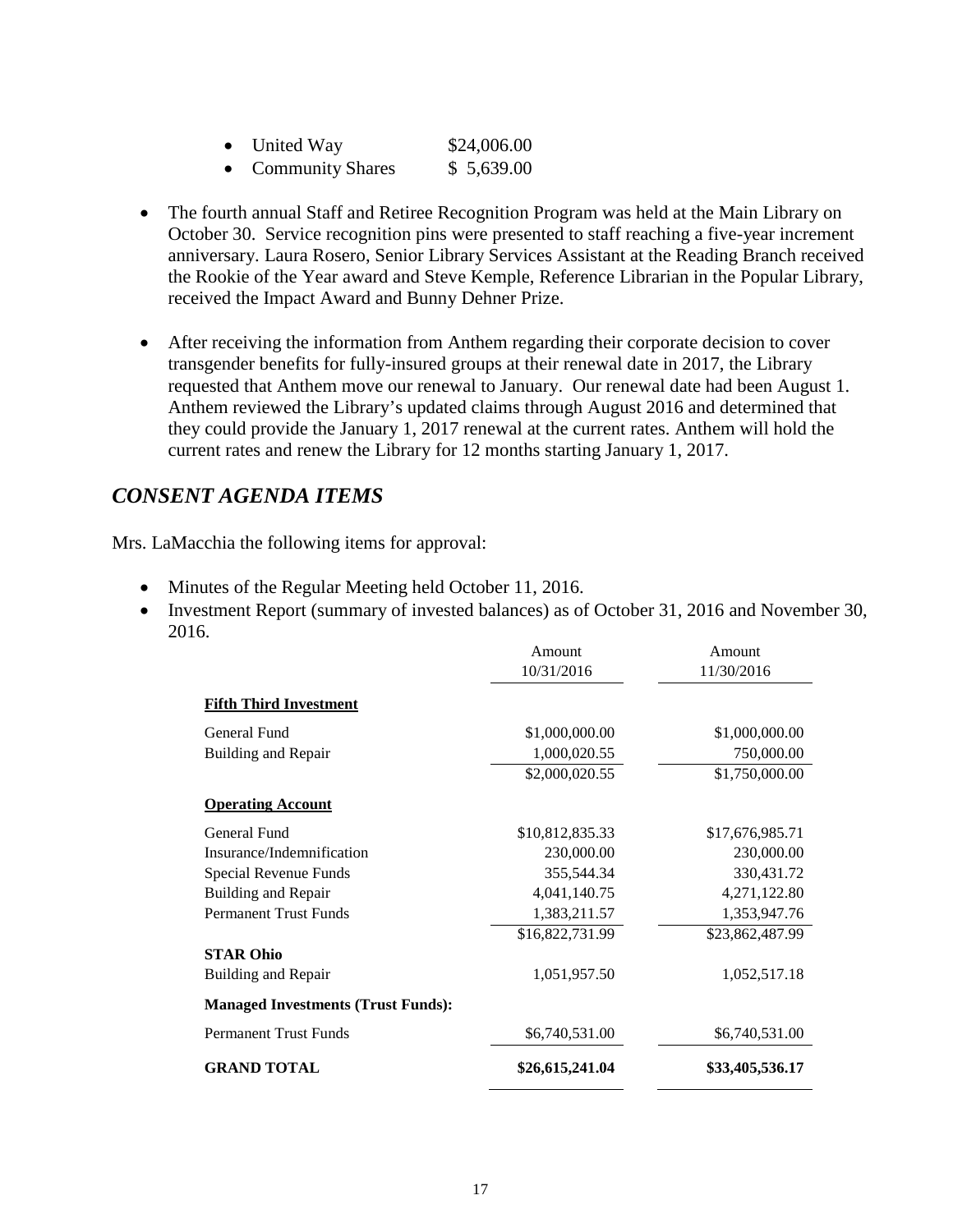- Monthly Financial Reports for the periods ending October 31, 2016 and November 30, 2016.
- Personnel Change Report reflects changes through November 19, 2016.

|                              |                                         |                                                 |                   |                                      | <b>Effective</b>   |
|------------------------------|-----------------------------------------|-------------------------------------------------|-------------------|--------------------------------------|--------------------|
| <b>Action</b><br>APPOINTMENT | Agency<br><b>ANDERSON BRANCH</b>        | <b>Position Title</b><br><b>STUDENT SHELVER</b> | <b>FTE</b><br>0.3 | <b>Employee Name</b><br>SARKAR, NEIL | Date<br>09/25/2016 |
| APPOINTMENT                  | ANDERSON BRANCH                         | <b>STUDENT SHELVER</b>                          | 0.3               | STUMP, EMMORY A                      | 09/25/2016         |
| APPOINTMENT                  | <b>BLUE ASH BRANCH</b>                  | LIBRARY SERVICES ASSISTANT                      | 0.6               | BROWN, EMILY J                       | 10/23/2016         |
| APPOINTMENT                  | <b>BLUE ASH BRANCH</b>                  | <b>STUDENT SHELVER</b>                          | 0.3               | GRAY, KAITLIN M                      | 11/06/2016         |
| APPOINTMENT                  | <b>BLUE ASH BRANCH</b>                  | <b>STUDENT SHELVER</b>                          | 0.3               | SCHAEFER, VICTORIA G                 | 11/06/2016         |
| APPOINTMENT                  | <b>CHEVIOT BRANCH</b>                   | STUDENT SHELVER                                 | 0.3               | LUEBBERS, CAROLINE A                 | 10/09/2016         |
| APPOINTMENT                  | <b>CHEVIOT BRANCH</b>                   | <b>HOMEWORK HELP AIDE</b>                       | 0.3               | COOMBS, SARA E                       | 09/25/2016         |
| APPOINTMENT                  | <b>CLIFTON BRANCH</b>                   | LIBRARY SERVICES ASSISTANT                      | 0.5               | BEISCHEL, MERRITT A                  | 10/23/2016         |
| APPOINTMENT                  | <b>CLIFTON BRANCH</b>                   | LIBRARY SERVICES ASSISTANT                      | 0.5               | URBANCSIK, JESSE M                   | 10/09/2016         |
| APPOINTMENT                  | <b>COLLEGE HILL BRANCH</b>              | LIBRARY SERVICES ASSISTANT                      | 0.5               | SUESBERRY, EVELYN L                  | 10/23/2016         |
| APPOINTMENT                  | DEER PARK BRANCH                        | HOMEWORK HELP AIDE                              | 0.3               | GRISELL, ANDREA M                    | 10/23/2016         |
| APPOINTMENT                  | <b>GROESBECK BRANCH</b>                 | LIBRARY SERVICES ASSISTANT                      | 0.5               | VILAHUR CUADRADO,<br>JORDI           | 09/25/2016         |
| APPOINTMENT                  | <b>HARRISON BRANCH</b>                  | <b>STUDENT SHELVER</b>                          | 0.3               | NAYLOR, EMILY C                      | 09/25/2016         |
| APPOINTMENT                  | <b>HYDE PARK BRANCH</b>                 | <b>STUDENT SHELVER</b>                          | 0.3               | HORNSEY, ELIZABETH M                 | 10/09/2016         |
| APPOINTMENT                  | <b>HYDE PARK BRANCH</b>                 | <b>STUDENT SHELVER</b>                          | 0.3               | TAYLOR, RILEY C                      | 10/23/2016         |
| APPOINTMENT                  | MADEIRA BRANCH                          | STUDENT SHELVER                                 | 0.3               | CHOI, YEONSU                         | 10/09/2016         |
| APPOINTMENT                  | MADEIRA BRANCH                          | STUDENT SHELVER                                 | 0.3               | MIDDLEBROOKS, ERIN B                 | 10/09/2016         |
| APPOINTMENT                  | <b>MADEIRA BRANCH</b>                   | LIBRARY SERVICES ASSISTANT                      | 0.6               | CLARK, MATTHEW W                     | 10/09/2016         |
| APPOINTMENT                  | MADISONVILLE BRANCH                     | LIBRARY SERVICES ASSISTANT                      | 0.5               | MCMAHON, KATIE L                     | 10/23/2016         |
| APPOINTMENT                  | MARKETING                               | <b>WEB DEVELOPER</b>                            | $\mathbf{1}$      | HO, TINA T                           | 09/25/2016         |
| APPOINTMENT                  | <b>MONFORT HEIGHTS</b><br><b>BRANCH</b> | <b>STUDENT SHELVER</b>                          | 0.3               | SKATES, ADRIANNA J                   | 10/23/2016         |
| APPOINTMENT                  | <b>NORTH CENTRAL</b>                    | <b>STUDENT SHELVER</b>                          | 0.3               | MCEWEN JR, MALCOLM T                 | 10/09/2016         |
| APPOINTMENT                  | <b>BRANCH</b><br>NORWOOD BRANCH         | STUDENT SHELVER                                 | 0.3               | WHITE, ELISSA K                      | 09/25/2016         |
| APPOINTMENT                  | <b>OUTREACH SERVICES</b>                | SHELVER                                         | 0.5               | HARRISON, CASSANDRA A                | 09/25/2016         |
| APPOINTMENT                  | POPULAR LIBRARY                         | SHELVER                                         | 0.5               | DYER, CHELSEA E                      | 10/09/2016         |
| APPOINTMENT                  | POPULAR LIBRARY                         | STUDENT SHELVER                                 | 0.3               | MILLER, JORDAN M                     | 10/23/2016         |
| APPOINTMENT                  | PRICE HILL BRANCH                       | HOMEWORK HELP AIDE                              | 0.3               | FAHEY, ELIZABETH GAIL                | 09/25/2016         |
| APPOINTMENT                  | PRICE HILL BRANCH                       | LIBRARY SERVICES ASSISTANT                      | 0.6               | RHOADS, KRISTIN N                    | 09/25/2016         |
| APPOINTMENT                  | <b>READING BRANCH</b>                   | HOMEWORK HELP AIDE                              | 0.3               | SAUNDERS, CHANEL T                   | 10/09/2016         |
| APPOINTMENT                  | SAFETY & SECURITY<br><b>SERVICES</b>    | SECURITY GUARD/OPERATOR                         | $\mathbf{1}$      | WALTERMAN, ANDREW J                  | 10/09/2016         |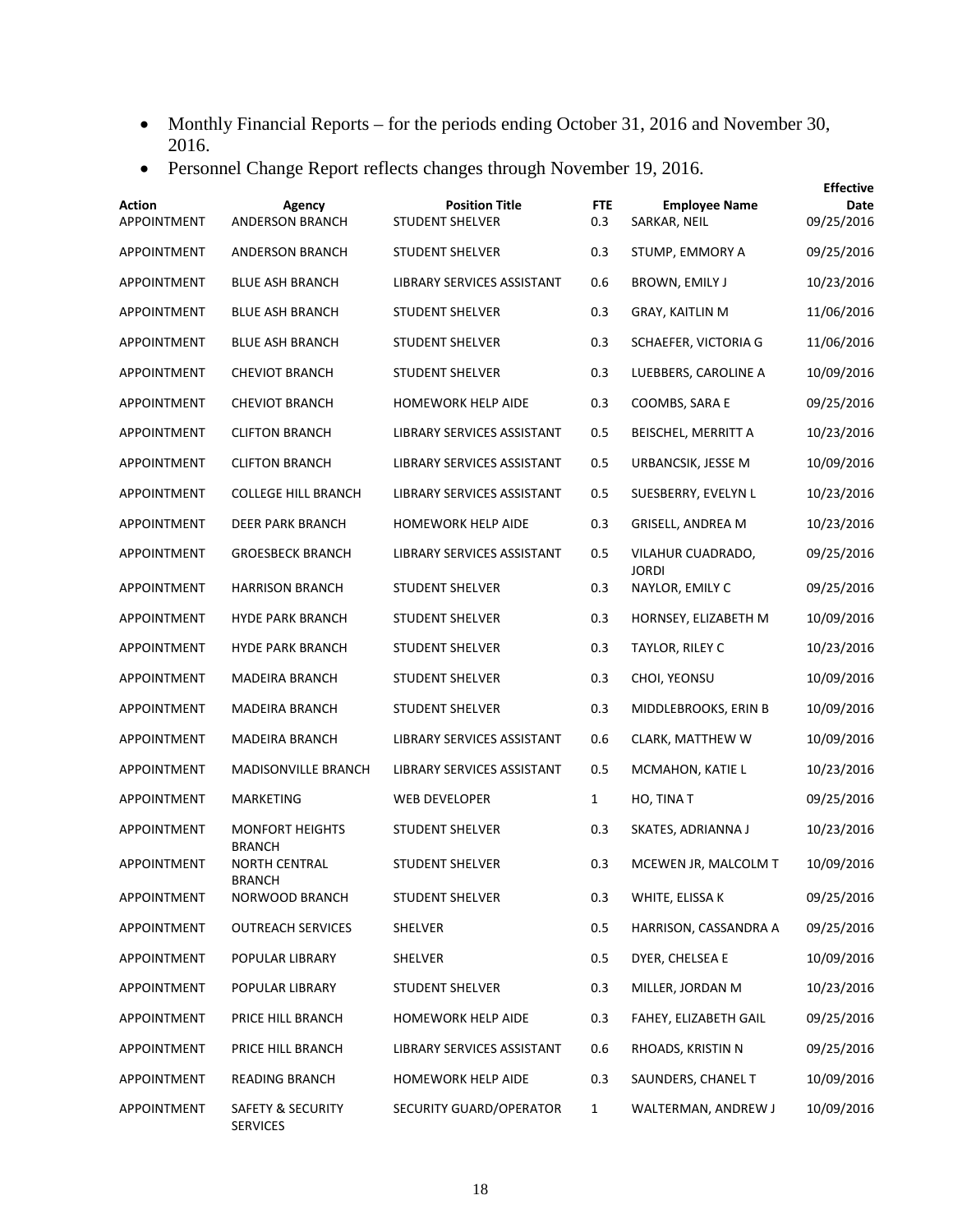| APPOINTMENT   | <b>SHARONVILLE BRANCH</b>                                    | <b>STUDENT SHELVER</b>                    | 0.3          | <b>BOSTOGAITE, EMILIJA</b> | 11/06/2016 |
|---------------|--------------------------------------------------------------|-------------------------------------------|--------------|----------------------------|------------|
| APPOINTMENT   | SHARONVILLE BRANCH                                           | LIBRARY SERVICES ASSISTANT                | 0.6          | KROTH, JACOB A             | 09/25/2016 |
| APPOINTMENT   | SHARONVILLE BRANCH                                           | LIBRARY SERVICES ASSISTANT                | 0.5          | SWITZER, DEBORAH C         | 09/25/2016 |
| APPOINTMENT   | SORTING & MATERIALS<br>RETRIEVAL                             | SORTER                                    | 0.5          | ALBERTSON, JASON M         | 09/25/2016 |
| APPOINTMENT   | <b>SORTING &amp; MATERIALS</b>                               | SORTER                                    | 0.5          | <b>GRAYSON, THOMAS A</b>   | 09/25/2016 |
| APPOINTMENT   | RETRIEVAL<br>ST BERNARD BRANCH                               | SENIOR LIBRARY SERVICES ASST              | 0.5          | EASTERLING, DOUGLAS H      | 11/06/2016 |
| APPOINTMENT   | ST BERNARD BRANCH                                            | LIBRARY SERVICES ASSISTANT                | 0.5          | FOSTER, JASPER K           | 11/06/2016 |
| APPOINTMENT   | ST BERNARD BRANCH                                            | <b>STUDENT SHELVER</b>                    | 0.3          | HUNTER-LINVILLE, EVAN A    | 10/09/2016 |
| APPOINTMENT   | <b>SYMMES TOWNSHIP</b>                                       | <b>STUDENT SHELVER</b>                    | 0.3          | GARVIS, CHRISTINA A        | 10/09/2016 |
| APPOINTMENT   | <b>BRANCH</b><br>TECHCENTER /<br>MAKERSPACE                  | SENIOR LIBRARY SERVICES ASST              | 0.5          | BREWER, ALICIA ANN         | 09/25/2016 |
| APPOINTMENT   | TECHCENTER /<br>MAKERSPACE                                   | SENIOR LIBRARY SERVICES ASST              | 0.5          | FERRIS-MORRIS, SAMUEL A    | 09/25/2016 |
| APPOINTMENT   | <b>WESTWOOD BRANCH</b>                                       | <b>STUDENT SHELVER</b>                    | 0.3          | PLAGGE, OWEN C             | 10/09/2016 |
| APPOINTMENT   | <b>EDUCATION &amp;</b>                                       | <b>EDUC &amp; HOMEWORK SUPPORT</b>        | 0.6          | RANEY, LISA A              | 10/09/2016 |
| APPOINTMENT   | <b>HOMEWORK SUPPORT</b><br>MT. WASHINGTON                    | <b>ASST</b><br>LIBRARY SERVICES ASSISTANT | 0.5          | HARFORD, MARIA G           | 10/09/2016 |
| APPOINTMENT   | <b>BRANCH</b><br><b>VIRTUAL INFORMATION</b><br><b>CENTER</b> | LIBRARY SERVICES ASSISTANT                | 0.6          | JAMES, LISA L              | 09/25/2016 |
| <b>CHANGE</b> | <b>CIRCULATION SERVICES</b>                                  | LIBRARY SERVICES ASSISTANT                | 0.6          | THOMPSON, VICTORIA D       | 11/06/2016 |
| CHANGE        | <b>DELHI TOWNSHIP</b>                                        | LIBRARY SERVICES ASSISTANT                | $\mathbf{1}$ | MACKLIN, HANNAH            | 11/06/2016 |
| CHANGE        | <b>BRANCH</b><br>NORWOOD BRANCH                              | <b>TEEN LIBRARIAN</b>                     | 0.5          | LAM, JENNIFER S            | 10/09/2016 |
| CHANGE        | ST BERNARD BRANCH                                            | LIBRARY SERVICES ASSISTANT                | $\mathbf{1}$ | JOHNSON, LINDA             | 10/23/2016 |
| CHANGE        | <b>DIRECTOR'S OFFICE</b>                                     | CHIEF LIBRARY EXP OFFICER                 | $\mathbf{1}$ | EDWARDS, GREGORY A         | 11/06/2016 |
| CHANGE        | <b>FISCAL OFFICE</b>                                         | CHIEF FIN FAC OFFICER                     | $\mathbf{1}$ | DEFOSSE, MOLLY D           | 11/06/2016 |
| CHANGE        | MT. WASHINGTON<br><b>BRANCH</b>                              | <b>TEEN LIBRARIAN</b>                     | $\mathbf{1}$ | SALYERS, KRYSTINE H        | 10/09/2016 |
| DEPARTURE     | BLUE ASH BRANCH                                              | <b>STUDENT SHELVER</b>                    | 0.3          | <b>BROCK, STEFANIE N</b>   | 10/13/2016 |
| DEPARTURE     | <b>BOND HILL BRANCH</b>                                      | SENIOR LIBRARY SERVICES ASST              | 0.5          | TAYLOR, TERRY              | 11/12/2016 |
| DEPARTURE     | <b>CHEVIOT BRANCH</b>                                        | HOMEWORK HELP AIDE                        | 0.3          | COOMBS, SARA E             | 10/03/2016 |
| DEPARTURE     | <b>CIRCULATION SERVICES</b>                                  | LIBRARY SERVICES ASSISTANT                | 0.6          | LEEVER, AMBERLY R          | 10/13/2016 |
| DEPARTURE     | <b>CLIFTON BRANCH</b>                                        | LIBRARY SERVICES ASSISTANT                | 0.5          | HAWLEY, VICTORIA B         | 09/30/2016 |
| DEPARTURE     | <b>COLLEGE HILL BRANCH</b>                                   | SENIOR LIBRARY SERVICES ASST              | $\mathbf{1}$ | SANDERS, KAYLA             | 11/04/2016 |
| DEPARTURE     | <b>GENEALOGY &amp; LOCAL</b><br><b>HISTORY</b>               | SENIOR LIBRARY SERVICES ASST              | 0.5          | BRAMELL, KATIE D           | 10/08/2016 |
| DEPARTURE     | LOVELAND BRANCH                                              | <b>STUDENT SHELVER</b>                    | 0.3          | REARDON, MARGARET M        | 10/05/2016 |
| DEPARTURE     | LOVELAND BRANCH                                              | LIBRARY SERVICES ASSISTANT                | 0.5          | SHROYER, SAMANTHA A        | 11/04/2016 |
| DEPARTURE     | MADEIRA BRANCH                                               | LIBRARY SERVICES ASSISTANT                | 0.6          | CLARK, MATTHEW W           | 10/11/2016 |